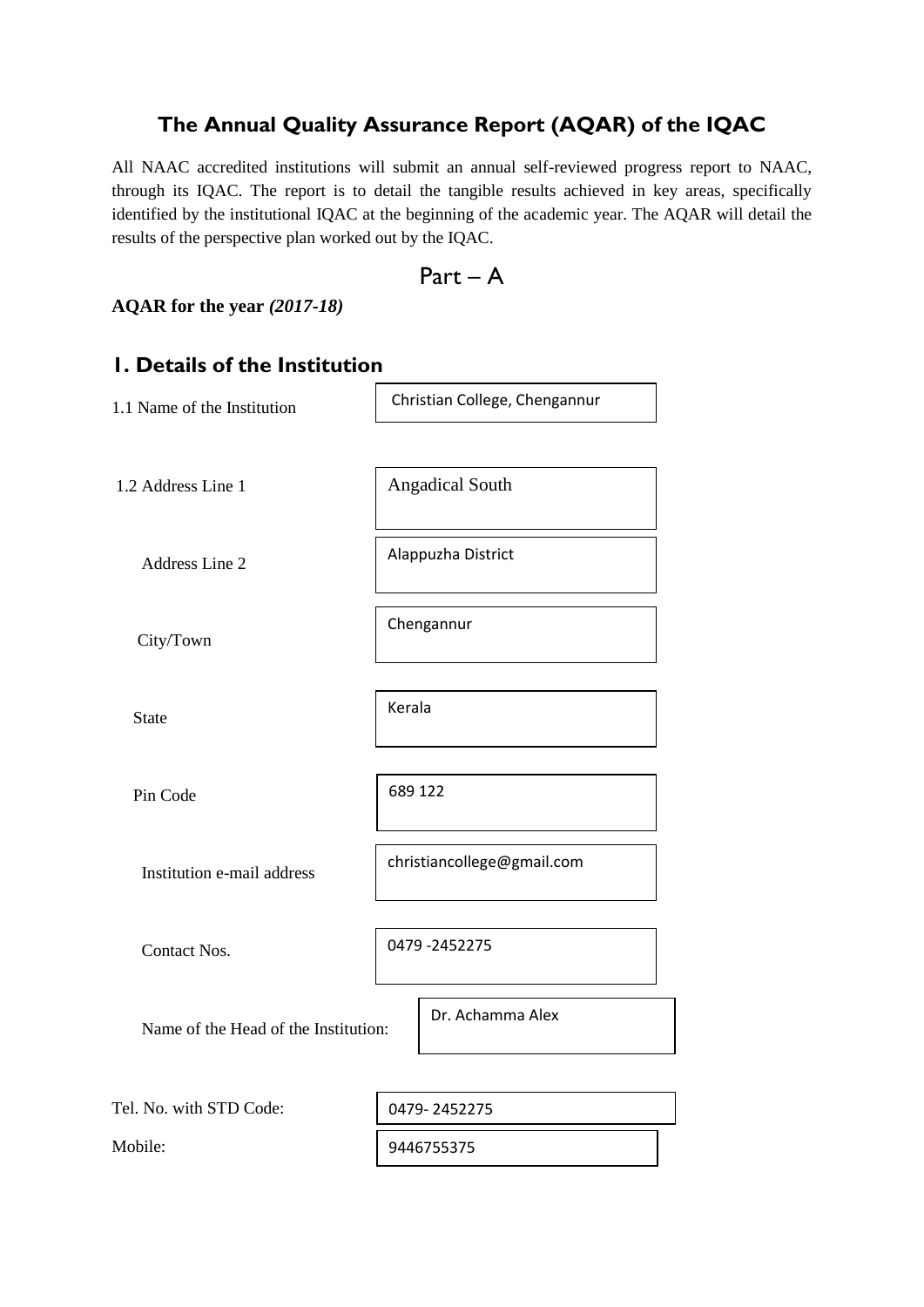| Name of the IQAC Co-ordinator:                                                                                                                                                                    | Dr. John George Athyal                |
|---------------------------------------------------------------------------------------------------------------------------------------------------------------------------------------------------|---------------------------------------|
| Mobile:                                                                                                                                                                                           | 9495184045                            |
| IQAC e-mail address:                                                                                                                                                                              | christiancollege@gmail.com            |
| 1.3 NAAC Track ID(For ex. MHCOGN 18879)                                                                                                                                                           |                                       |
| 1.4 NAAC Executive Committee No. & Date:<br>(For Example EC/32/A&A/143 dated 3-5-2004.<br>This EC no. is available in the right corner-bottom<br>of your institution's Accreditation Certificate) | EC/61/RAR/11 date September 15, 2012. |
| 1.5 Website address:                                                                                                                                                                              | www.christiancollege.ac.in            |

Web-link of the AQAR:

www.christiancollege.ac.in

### 1.6 Accreditation Details

| Sl. No. | Grade       | <b>CGPA</b> | Year of | Validity      |         |
|---------|-------------|-------------|---------|---------------|---------|
|         | Cycle       |             |         | Accreditation | Period  |
|         | $1st$ Cycle | B+          | 76.45   | 2005          | 5 Years |
| 2       | $2nd$ Cycle | A           | 3.09    | 2012          | 5 Years |
|         | $3rd$ Cycle |             |         |               |         |
|         | $4th$ Cycle |             |         |               |         |

1.7 Date of Establishment of IQAC : DD/MM/YYYY

12/06/2002

٦

**1.8 AQAR for the year***)*

| 2017-18 |  |
|---------|--|
|---------|--|

1.9 Details of the previous year's AQAR submitted to NAAC after the latest Assessment and Accreditation by NAAC (*(for example AQAR 2010-11submitted to NAAC on 12-10-2011)*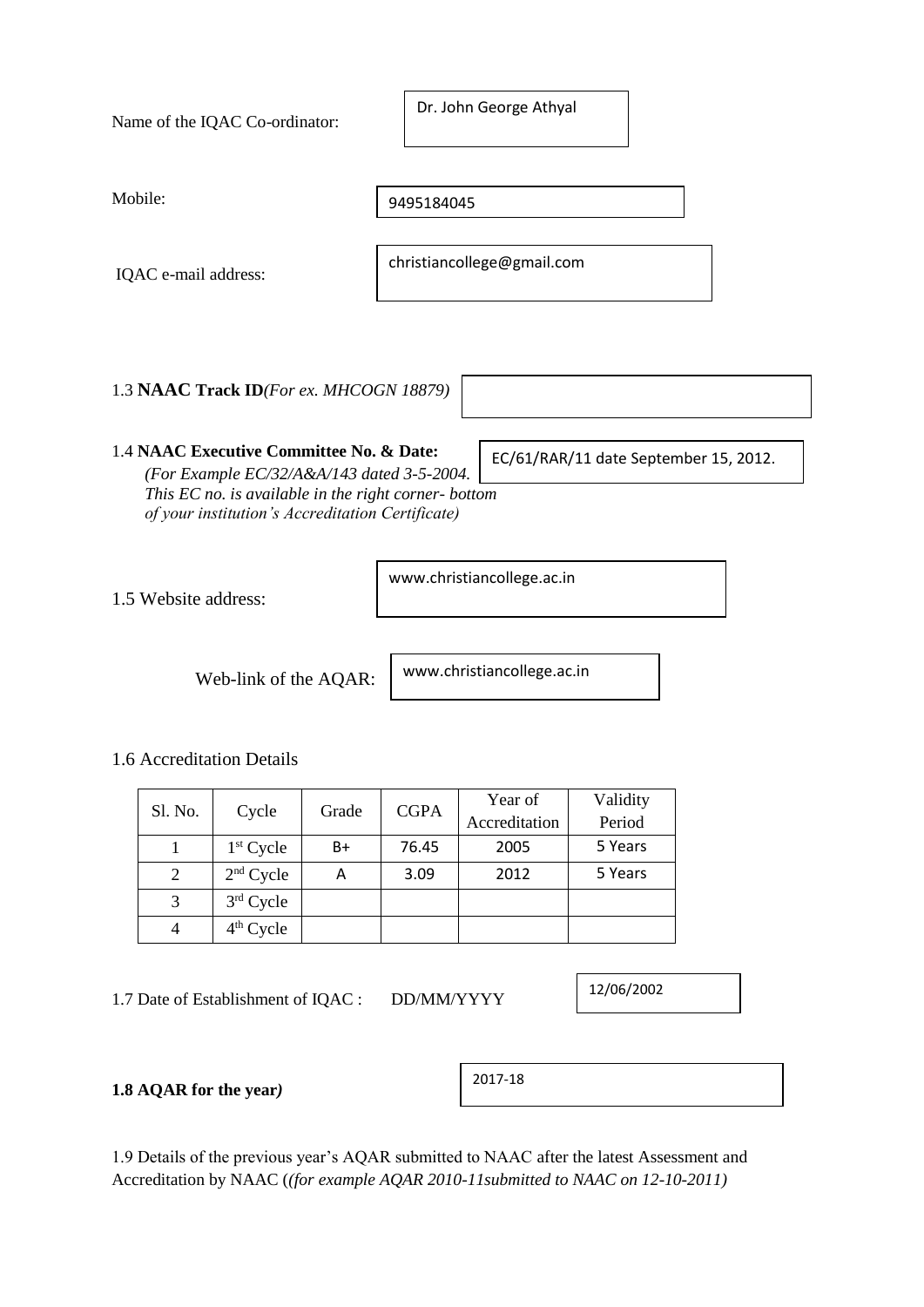| 22 <sup>nd</sup> December 2017<br>i.<br><b>AQAR 2016-17</b><br>ii.<br>29th November, 2016<br><b>AQAR 2015-16</b><br>iii.<br>08th December, 2015<br><b>AQAR 2014-15</b><br>02 <sup>nd</sup> November, 2014<br><b>AQAR 2013-14</b><br>iv.<br>28 <sup>th</sup> November, 2013<br><b>AQAR 2012-13</b><br>V. |  |  |  |  |
|---------------------------------------------------------------------------------------------------------------------------------------------------------------------------------------------------------------------------------------------------------------------------------------------------------|--|--|--|--|
| 1.10 Institutional Status                                                                                                                                                                                                                                                                               |  |  |  |  |
| Central<br>Private<br>University<br>emed<br>State                                                                                                                                                                                                                                                       |  |  |  |  |
| <b>Affiliated College</b><br>N <sub>0</sub><br>Yes                                                                                                                                                                                                                                                      |  |  |  |  |
| <b>Constituent College</b><br>Yes<br>N <sub>0</sub>                                                                                                                                                                                                                                                     |  |  |  |  |
| Autonomous college of UGC<br>Yes<br>No                                                                                                                                                                                                                                                                  |  |  |  |  |
| Regulatory Agency approved Institution<br>Yes<br>N <sub>o</sub>                                                                                                                                                                                                                                         |  |  |  |  |
| (eg. AICTE, BCI, MCI, PCI, NCI)                                                                                                                                                                                                                                                                         |  |  |  |  |
| Men<br>Women<br>Co-education<br>Type of Institution                                                                                                                                                                                                                                                     |  |  |  |  |
| Tribal<br>Rural<br>Urban                                                                                                                                                                                                                                                                                |  |  |  |  |
| UGC 2(f)<br><b>UGC 12B</b><br><b>Financial Status</b><br>Grant-in-aid                                                                                                                                                                                                                                   |  |  |  |  |
| <b>Totally Self-financing</b><br>Grant-in-aid $+$ Self Financing                                                                                                                                                                                                                                        |  |  |  |  |
| 1.11 Type of Faculty/Programme                                                                                                                                                                                                                                                                          |  |  |  |  |
| PEI (Phys Edu)<br>Commerce<br>Science<br>Arts<br>Law                                                                                                                                                                                                                                                    |  |  |  |  |
| $TEI$ (Edu)<br>Engineering<br><b>Health Science</b><br>Management                                                                                                                                                                                                                                       |  |  |  |  |
| Others (Specify)                                                                                                                                                                                                                                                                                        |  |  |  |  |
| University of Kerala<br>1.12 Name of the Affiliating University (for the Colleges)                                                                                                                                                                                                                      |  |  |  |  |

1.13 Special status conferred by Central/ State Government-- UGC/CSIR/DST/DBT/ICMR etc

| ΝA |  |
|----|--|
|    |  |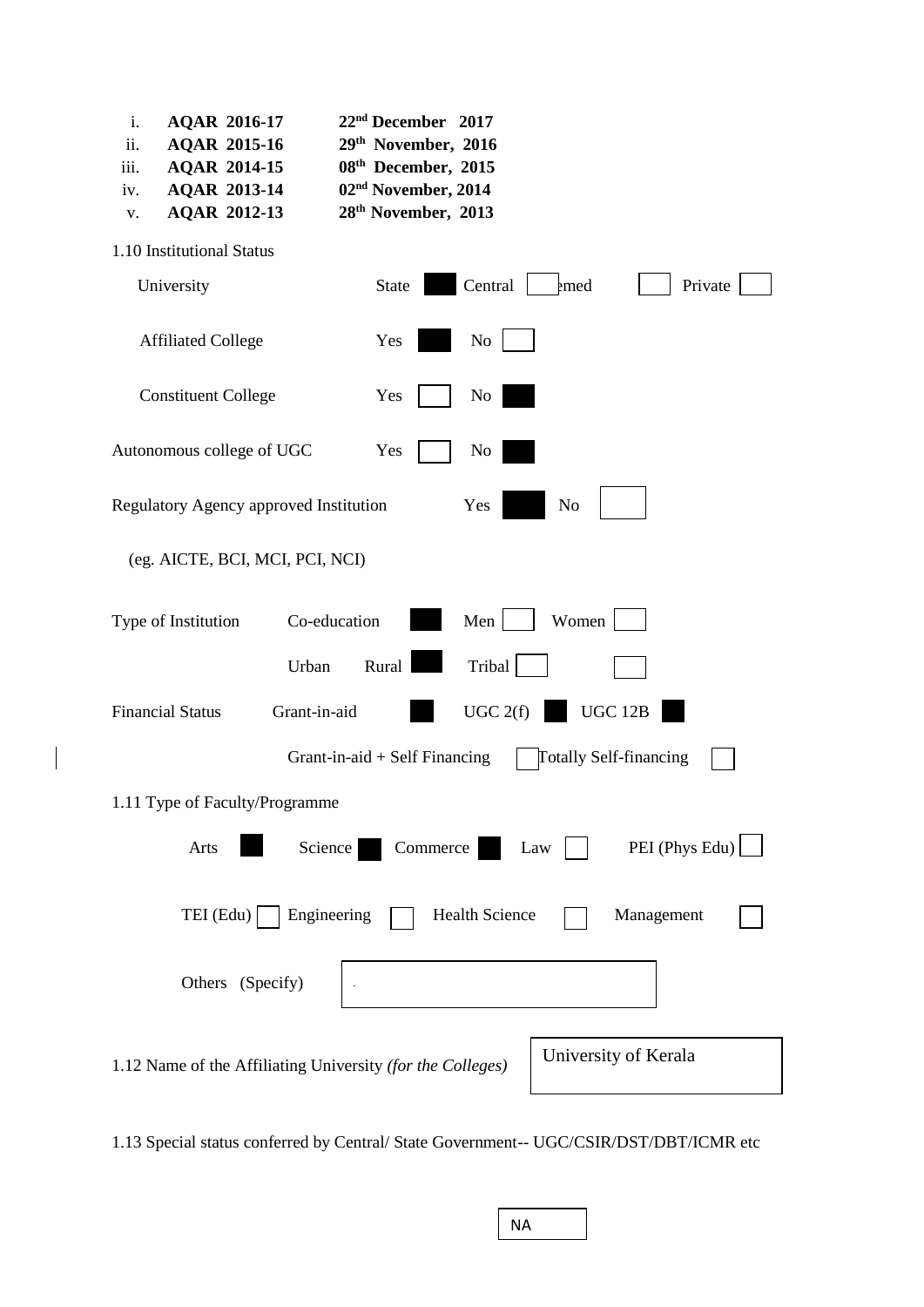# Autonomy by State/Central Govt. / University

| University with Potential for Excellence                          | <b>UGC-CPE</b>                          |
|-------------------------------------------------------------------|-----------------------------------------|
| <b>DST Star Scheme</b>                                            | <b>UGC-CE</b>                           |
| <b>UGC-Special Assistance Programme</b>                           | Yes<br><b>DST-FIST</b>                  |
| UGC-Innovative PG programmes                                      | Any other (Specify)                     |
| <b>UGC-COP Programmes</b>                                         |                                         |
| <b>2. IQAC Composition and Activities</b>                         |                                         |
| 2.1 No. of Teachers                                               | 9                                       |
| 2.2 No. of Administrative/Technical staff                         | $\mathbf{1}$                            |
| 2.3 No. of students                                               | $\overline{2}$                          |
| 2.4 No. of Management representatives                             | $\mathbf{1}$                            |
| 2.5 No. of Alumni                                                 | 1                                       |
| 2.6 No. of any other stakeholder and                              | 0                                       |
| community representatives<br>2.7 No. of Employers/ Industrialists | 0                                       |
| 2.8 No. of other External Experts                                 | $\overline{2}$                          |
| 2.9 Total No. of members                                          | 16                                      |
| 2.10 No. of IQAC meetings held                                    | 7                                       |
| 2.11 No. of meetings with various stakeholders:                   | 3<br>0<br>Non Teaching Staff<br>Faculty |
| <b>Students</b><br>3                                              | Alumni<br>Others<br>$\mathbf{1}$        |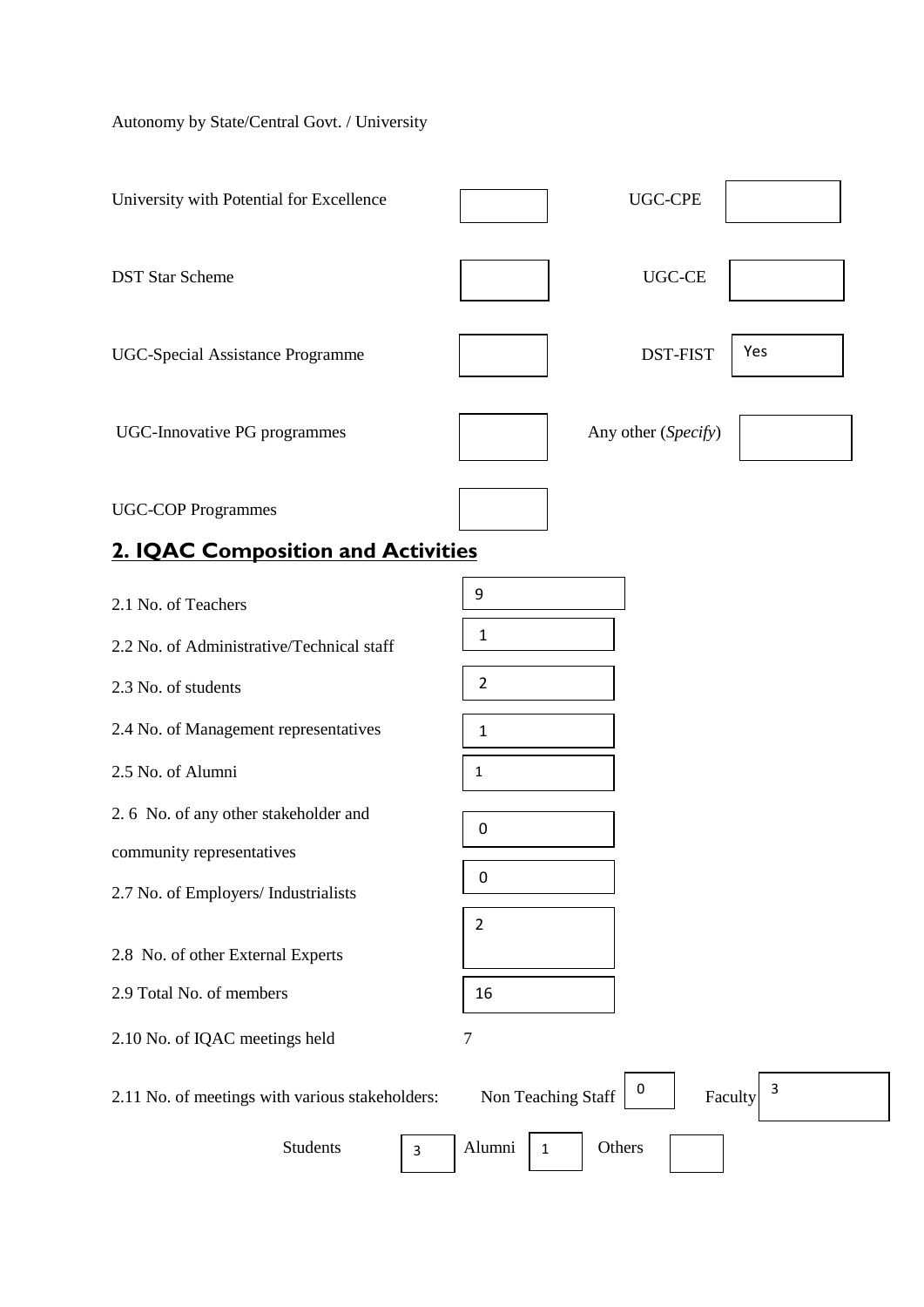|                      | N <sub>o</sub><br>2.12 Has IQAC received any funding from UGC during the year?<br>Yes <sub>1</sub> |
|----------------------|----------------------------------------------------------------------------------------------------|
|                      | If yes, mention the amount                                                                         |
|                      | 2.13 Seminars and Conferences (only quality related):                                              |
|                      | (i) No. of Seminars/Conferences/Workshops/Symposia organized by the IQAC: One                      |
| Total Nos.           | Institution Level<br>International<br>National<br><b>State</b><br>$\overline{1}$                   |
|                      |                                                                                                    |
| <b>Themes</b><br>(11 | • Re-Orienting Academic Leadership for Quality                                                     |

- Enhancement
- Workshop on Reaacreditation process

2.14 Significant Activities and contributions made by IQAC

Staff retreat for teaching and non-teaching staff Induction programme for the I<sup>st</sup> year students • Installation of Incubation Centre Setting up of centre for Social Action • Conducted an International Seminar • Workshop on Reaccreditation process • Motivational talks for students • Invited talks on various disciplines Social internship programme • First volume of student research journal "Spiritus Scientiae" Incentives for Faculty publishing research articles

2.15 Plan of Action by IQAC/Outcome

 The plan of action chalked out by the IQAC in the beginning of the year towards quality enhancement and the outcome achieved by the end of the year \*

| <b>Plan of Action</b>                  | <b>Achievements</b>                         |
|----------------------------------------|---------------------------------------------|
| Preparation of Year Plan               | Year plan prepared                          |
| Induction programme for the First year | Induction programme for first year students |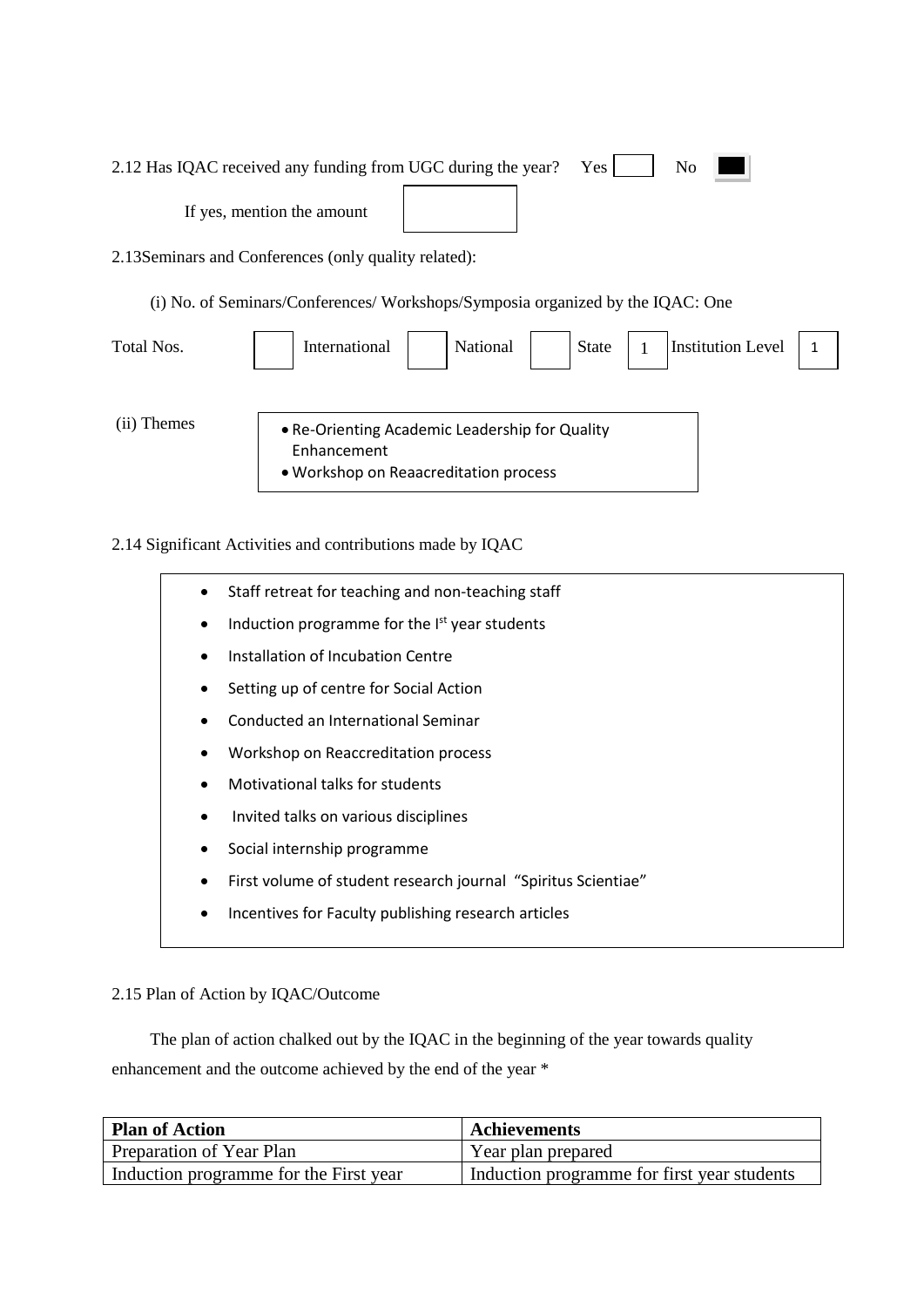| students                                                                                                                 | was organised on 19 <sup>th</sup> July 2017.                                                                                                                                                                                                                                          |
|--------------------------------------------------------------------------------------------------------------------------|---------------------------------------------------------------------------------------------------------------------------------------------------------------------------------------------------------------------------------------------------------------------------------------|
| Staff retreat for teaching and non-teaching<br>staff                                                                     | Organised Orientation class for Teaching and<br>Non-teaching staff on Ist June 2017                                                                                                                                                                                                   |
| Organise class-wise PTS                                                                                                  | Class-wise PTS meetings were organised by<br>each department                                                                                                                                                                                                                          |
| Organise Mentoring sessions                                                                                              | Mentoring sessions were organised<br>systematically                                                                                                                                                                                                                                   |
| NET coaching classes for students                                                                                        | Provided study materials for NET<br>examination by Departments of English and<br>Chemistry                                                                                                                                                                                            |
| Increase the no of Publications in research<br>journals                                                                  | 25 research articles were published                                                                                                                                                                                                                                                   |
| Elicit feedback on teaching and learning from<br>students                                                                | Feedback collected, consolidated and handed<br>over the same to the Principal                                                                                                                                                                                                         |
| Continuation of Short term certificate and<br>Value added courses                                                        | Arranged short term certificate courses and<br>value added courses.                                                                                                                                                                                                                   |
| <b>Installation of Incubation Centre</b>                                                                                 | Training offered to students on LED display<br>boards and LED bulbs                                                                                                                                                                                                                   |
| Setting up of Centre for Social Action                                                                                   | Organized various social extension activities.                                                                                                                                                                                                                                        |
| <b>Conduct two International Seminars</b>                                                                                | The 4 day International Conference was<br>organized by the Post graduate departments<br>of Physics, Chemistry and Zoology from 4-7<br>October 2017.                                                                                                                                   |
| Workshop on Reaccreditation process                                                                                      | Conducted workshop on reaccreditation<br>process on 6 February 2018.                                                                                                                                                                                                                  |
| Motivational talks for students                                                                                          | 10 College level seminars were organized by<br>various departments.                                                                                                                                                                                                                   |
| Social internship programme                                                                                              | Students of Sem IV English rendered their<br>service to the inmates of St. Andrews Pain<br>and Palliative Centre, Puthencavu on 17-25<br>April, 2017 as part of the Social Internship<br>programme.                                                                                   |
| First volume of student research journal<br>"Spiritus Scientiae"                                                         | First Volume of "Spiritus Scintiae" was<br>published.                                                                                                                                                                                                                                 |
| Conduct intercollegiate student seminar                                                                                  | Intercollegiate programmes and competitions<br>were held. Student initiative intercollegiate<br>programmes were also arranged. PG<br>Department of English arranged an<br>Intercollegiate Student Seminar on 10<br>November 2017. Dr. Sashi Tharoor, M.P.<br>presented the main talk. |
| Incentives for Faculty publishing research<br>articles<br>$2.15$ Whother the $\Lambda OAD$ wes pleased in statutory hody | Incentives given to teachers for their research<br>publications.<br>$V_{\alpha}$                                                                                                                                                                                                      |

2.15 Whether the AQAR was placed in statutory body Yes

Management Syndicate Any other body

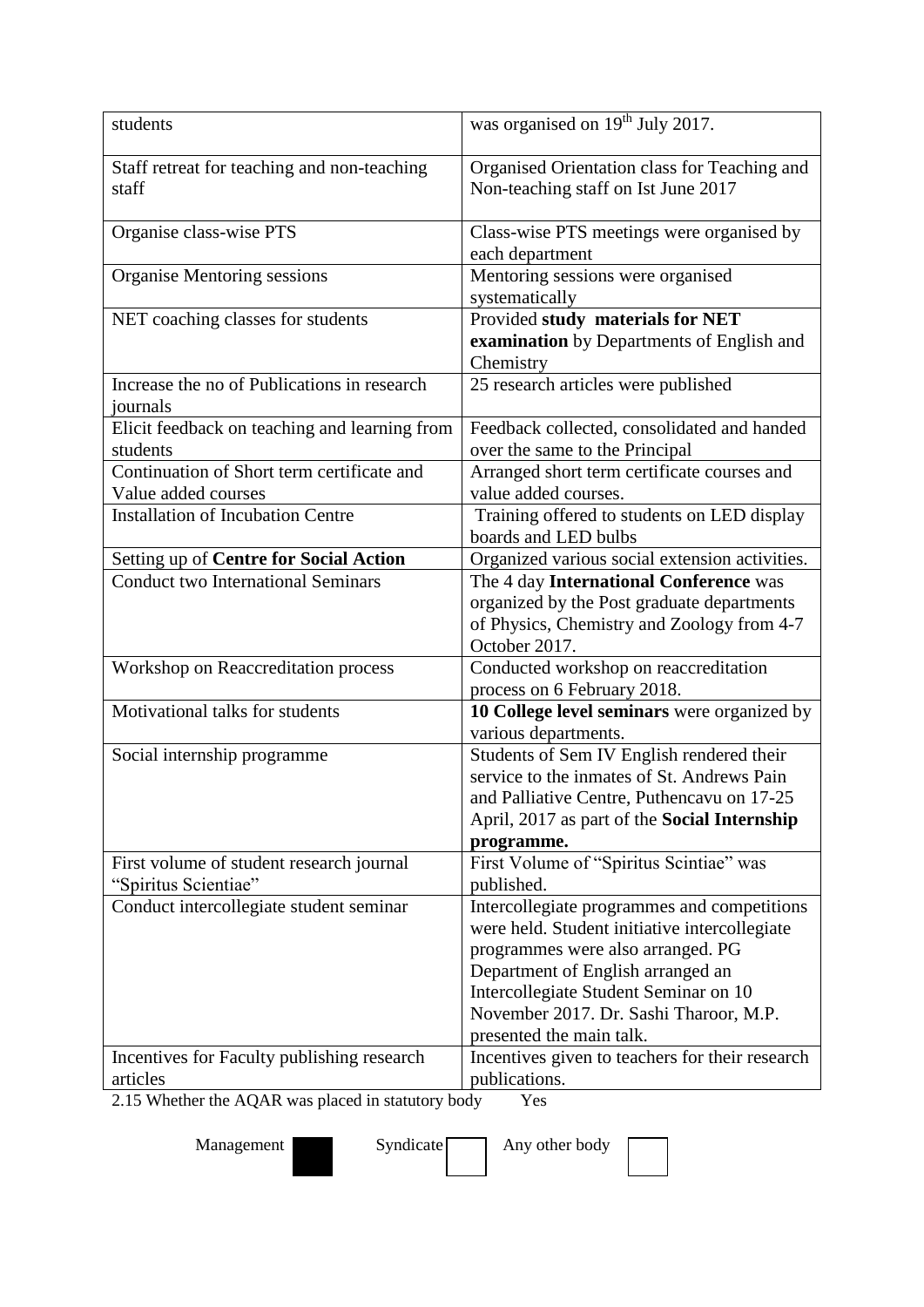Provide the details of the action taken

The Management verified the AQAR and approved for submission.

Part – B

# **Criterion – I**

# **1. Curricular Aspects**

| Level of the<br>Programme | Number of<br>existing<br>Programmes | Number of<br>programmes added<br>during the year | Number of<br>self-financing<br>programmes | Number of value<br>added / Career<br>Oriented<br>programmes |
|---------------------------|-------------------------------------|--------------------------------------------------|-------------------------------------------|-------------------------------------------------------------|
| PhD                       | 1                                   |                                                  |                                           |                                                             |
| PG                        | 5                                   | $\overline{0}$                                   |                                           |                                                             |
| <b>UG</b>                 | 9                                   | $\overline{0}$                                   |                                           |                                                             |
| PG Diploma                |                                     |                                                  |                                           |                                                             |
| <b>Advanced Diploma</b>   |                                     |                                                  |                                           |                                                             |
| Diploma                   |                                     |                                                  |                                           |                                                             |
| Certificate               | 6                                   |                                                  |                                           |                                                             |
| Others                    | 3                                   |                                                  |                                           |                                                             |
| Total                     |                                     |                                                  |                                           |                                                             |
| Interdisciplinary         |                                     |                                                  |                                           |                                                             |
| Innovative                |                                     |                                                  |                                           |                                                             |

### 1.2 (i) Flexibility of the Curriculum: CBCSS

(ii) Pattern of programmes:

| Pattern   | Number of programmes |
|-----------|----------------------|
| Semester  | $9$ (UG) +5 (PG)     |
| Trimester |                      |
| Annual    |                      |

1.3 Feedback from stakeholders\* Alumni Parents Employers Students  *(On all aspects)* Mode of feedback : Online Manual Co-operating schools (for PEI)

1.4 Whether there is any revision/update of regulation or syllabi, if yes, mention their salient aspects.

Syllabus of Degree and PG changes with effect from June 2018

1.5 Any new Department/Centre introduced during the year. If yes, give details.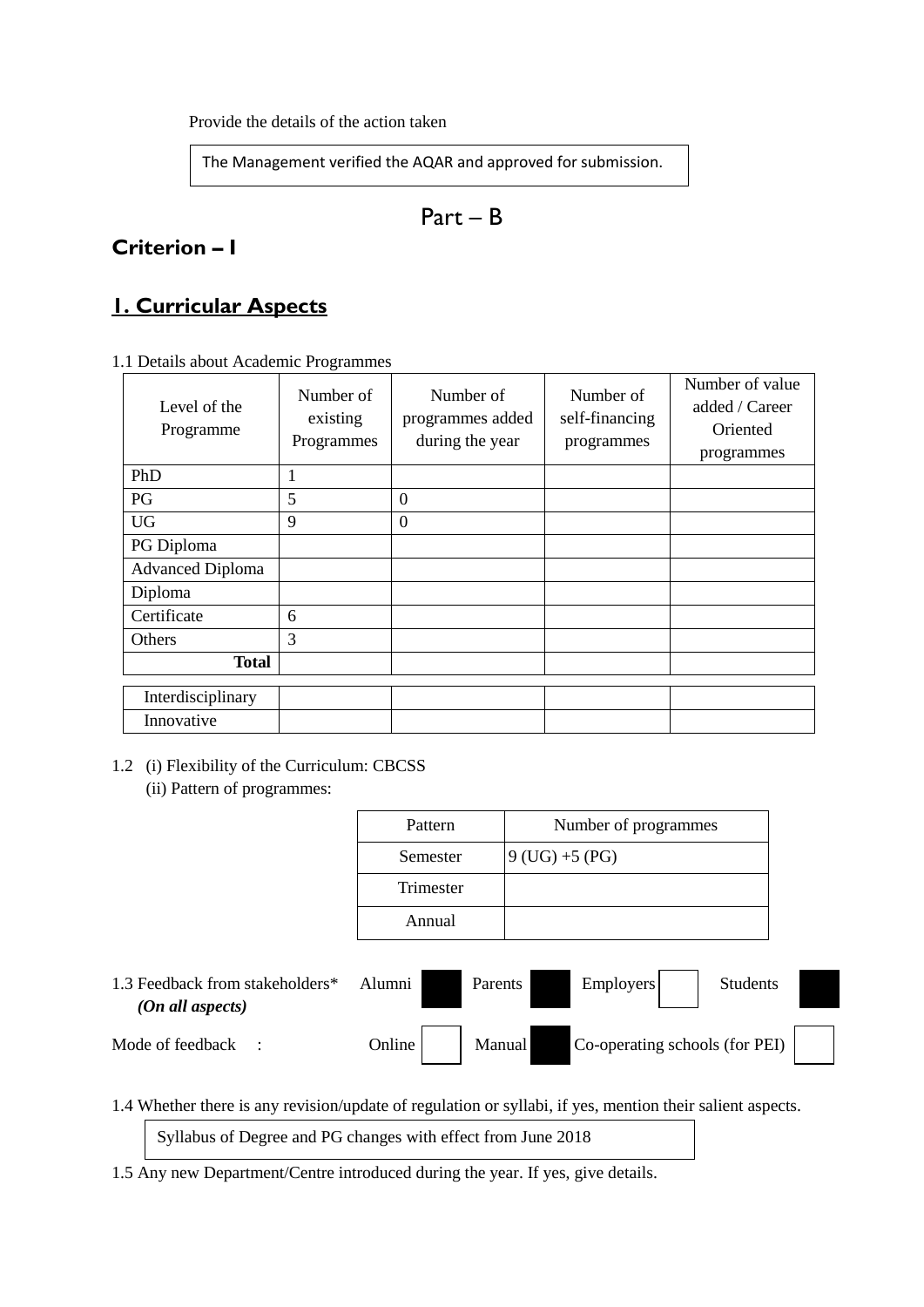Nil

### **Criterion – II**

# **2. Teaching, Learning and Evaluation**

2.1 Total No. of permanent faculty

| Total |            | Asst. Professors   Associate Professors   Professors   Others |  |
|-------|------------|---------------------------------------------------------------|--|
| 49    | $\gamma$ o |                                                               |  |

2.2 No. of permanent faculty with Ph.D.

| 2.3 No. of Faculty Positions |
|------------------------------|
| Recruited (R) and Vacant     |
| (V) during the year          |

| Asst.      | Associate  | Professors | Others | Total |  |
|------------|------------|------------|--------|-------|--|
| Professors | Professors |            |        |       |  |
|            |            |            |        |       |  |
|            |            |            |        |       |  |
|            |            |            |        |       |  |

2.4 No. of Guest and Visiting faculty and Temporary faculty

| Guest-15 |  |
|----------|--|

2.5 Faculty participation in conferences and symposia:

| No. of Faculty          | International level | National level | State level |
|-------------------------|---------------------|----------------|-------------|
| Attended                |                     |                |             |
| Presented papers        |                     |                |             |
| <b>Resource Persons</b> |                     |                |             |

2.6 Innovative processes adopted by the institution in Teaching and Learning:

• Batch wise WhatsApp groups formed for sharing notes and useful information

24

- Use of powerpoint presentations in teaching and student seminars
- Peer teaching and self-evaluation by students
- Experiential learning
- Video lectures
- Recording and evaluation of seminars taken by students
- Industrial and research lab visits
- Instrumental training
- Short term certificate courses
- Daily events register maintained

2.7 Total No. of actual teaching days during this academic year



2.8 Examination/ Evaluation Reforms initiated by

the Institution (for example: Open Book Examination, Bar Coding,

Nil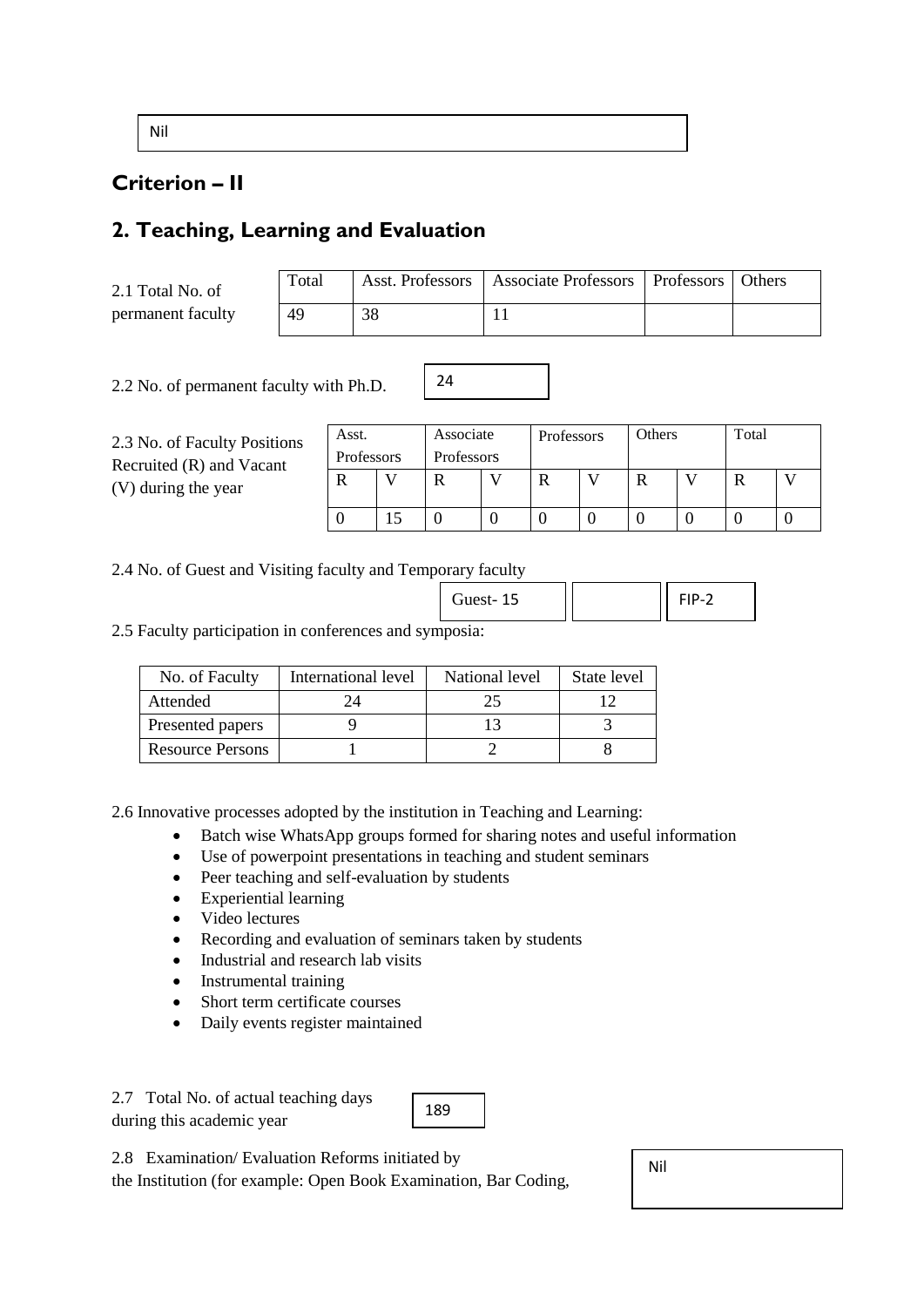### Double Valuation, Photocopy, Online Multiple Choice Questions)

2.9 No. of faculty members involved in curriculum restructuring/revision/syllabus development as member of Board of Study/Faculty/Curriculum Development workshop

2.10 Average percentage of attendance of students:

90

6

2.11 Course/Programme wise

distribution of pass percentage :

| <b>Subject</b>     | <b>Total</b>    | <b>Total Pass</b> | Percentage |
|--------------------|-----------------|-------------------|------------|
|                    | <b>Appeared</b> |                   | of Pass    |
| Englsih            | 44              | 37                | 84.0       |
| History            | 34              | 13                | 38.0       |
| Economics          | 43              | 19                | 44.0       |
| <b>Mathematics</b> | 37              | 21                | 56.0       |
| Physics            | 36              | 26                | 72.0       |
| Chemistry          | 33              | 19                | 57.0       |
| <b>Botany</b>      | 34              | 13                | 38.0       |
| Zoology            | 30              | 17                | 56.0       |
| Commerce           | 50              | 38                | 76.0       |

### **(2014\* – Admission) UG**

\*Sixth Semester Results

### **M.A./M.Sc. Results of IV Semester University Examination – 2016-17**

| SI.            |                             | <b>Total</b> | <b>Total</b> | Percentage |
|----------------|-----------------------------|--------------|--------------|------------|
| No.            | <b>Subject</b>              | appeared     | Pass         | of Pass    |
|                | English                     | 16           | 11           | 68.75      |
| 2              | Economics                   | 12           | 06           | 50.0       |
| 3              | Physics                     | 13           | 12           | 92.30      |
| $\overline{4}$ | <b>Analytical Chemistry</b> | 12           | 12           | 100        |
| 5              | Zoology                     | 11           | 10           | 90.91      |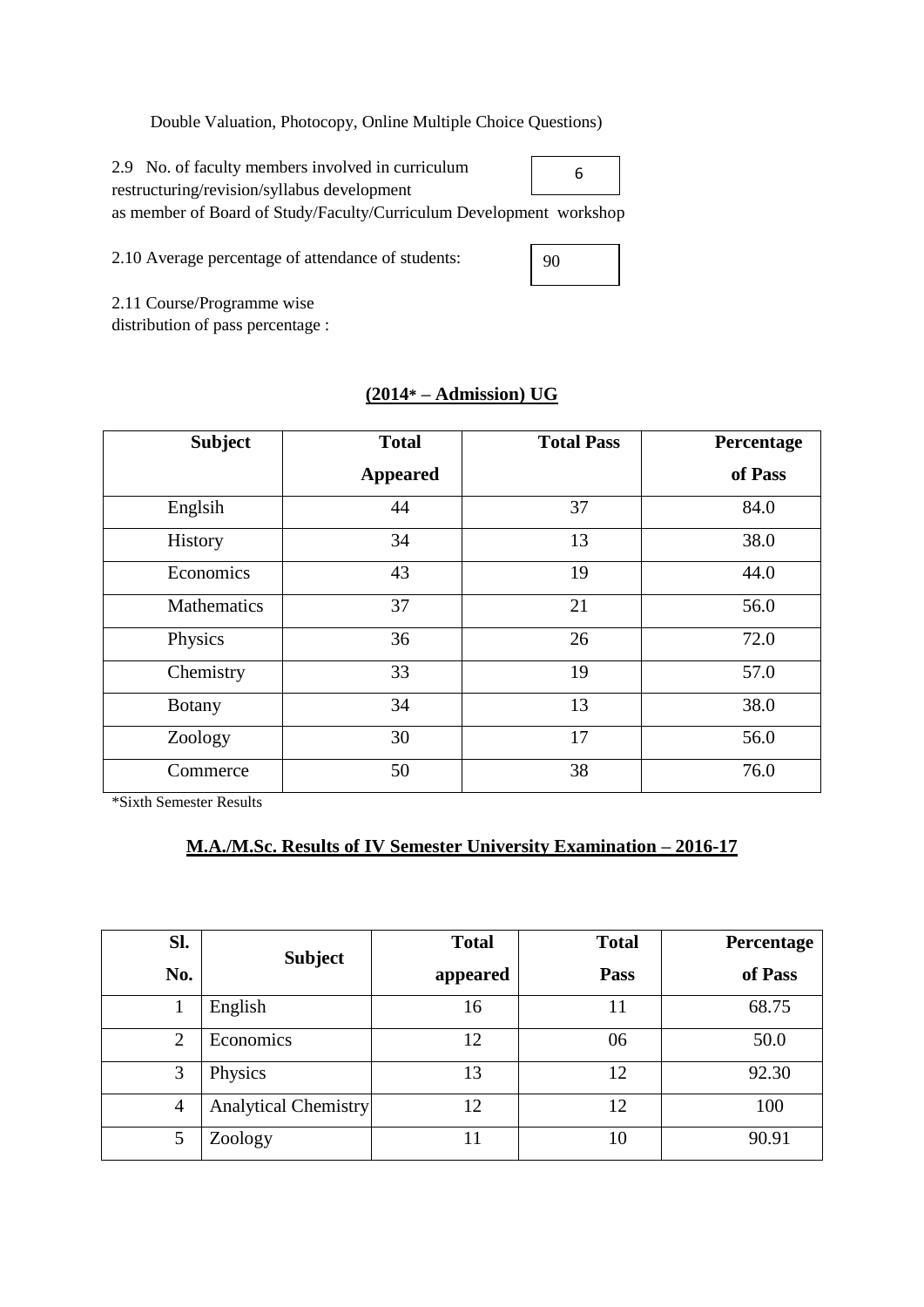2.12 How does IQAC Contribute/Monitor/Evaluate the Teaching & Learning processes:

A year plan was prepared in accordance with the academic calendar of the university. Departments were given instruction to organize academic programmes, invited lectures and college level seminars. Also encouraged to organize student initiative programmes. Science departments and Humanities departments were requested to conduct International seminars. PG Departments of Physics, Chemistry and Zoology collectively organized a 4 day International Seminar. Feedback from students regarding the teaching learning process was collected. The committee entrusted with the responsibility, consolidated the data and submitted the report to the Principal for further action.

The academic results were analysed and intimated to the department concerned by the Principal. Periodical assessment of the teaching learning process was done in the department meetings as well as the meetings convened by the principal. PTS meetings were organised on a regular basis to discuss the teaching learning process, and performance of students.

The students were motivated to use the computer lab and the unlimited internet facility available. Batch wise Whatsapp groups were formed for sharing notes and useful information. Students and teachers made use of powerpoint presentations in teaching and student seminars.

Seven short tern certificate courses and three values added course was organised during the academic year.

IQAC monitors the activities of Scholar Support Programme (SSP) and Walk with a Scholar Programme (WWS).

| <b>Faculty / Staff Development Programmes</b>  | Number of faculty<br>benefitted |
|------------------------------------------------|---------------------------------|
| Refresher courses                              | 6                               |
| UGC – Faculty Improvement Programme            |                                 |
| <b>HRD</b> programmes                          | 1                               |
| Orientation programmes                         |                                 |
| Faculty exchange programme                     |                                 |
| Staff training conducted by the university     |                                 |
| Staff training conducted by other institutions | 4                               |
| Summer / Winter schools, Workshops, etc.       | 5                               |
| Others: short term course etc.                 | $\overline{c}$                  |

2.13 Initiatives undertaken towards faculty development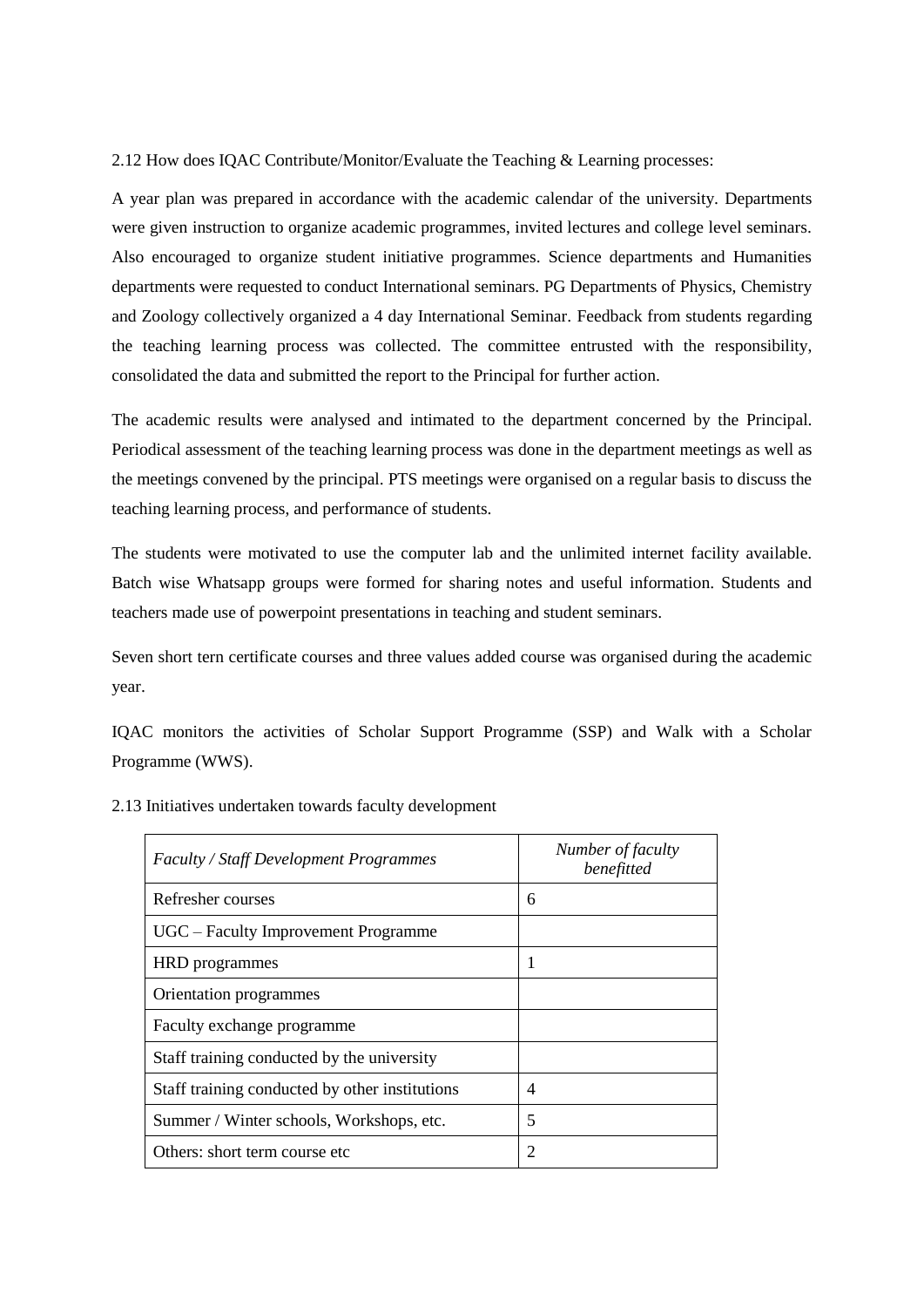### 2.14 Details of Administrative and Technical staff

| Category                    | Number of<br>Permanent<br>Employees | Number of<br>Vacant<br>Positions | Number of<br>permanent<br>positions filled<br>during the Year | Number of<br>positions filled<br>temporarily |
|-----------------------------|-------------------------------------|----------------------------------|---------------------------------------------------------------|----------------------------------------------|
| <b>Administrative Staff</b> | 27                                  |                                  |                                                               |                                              |
| <b>Technical Staff</b>      |                                     |                                  |                                                               |                                              |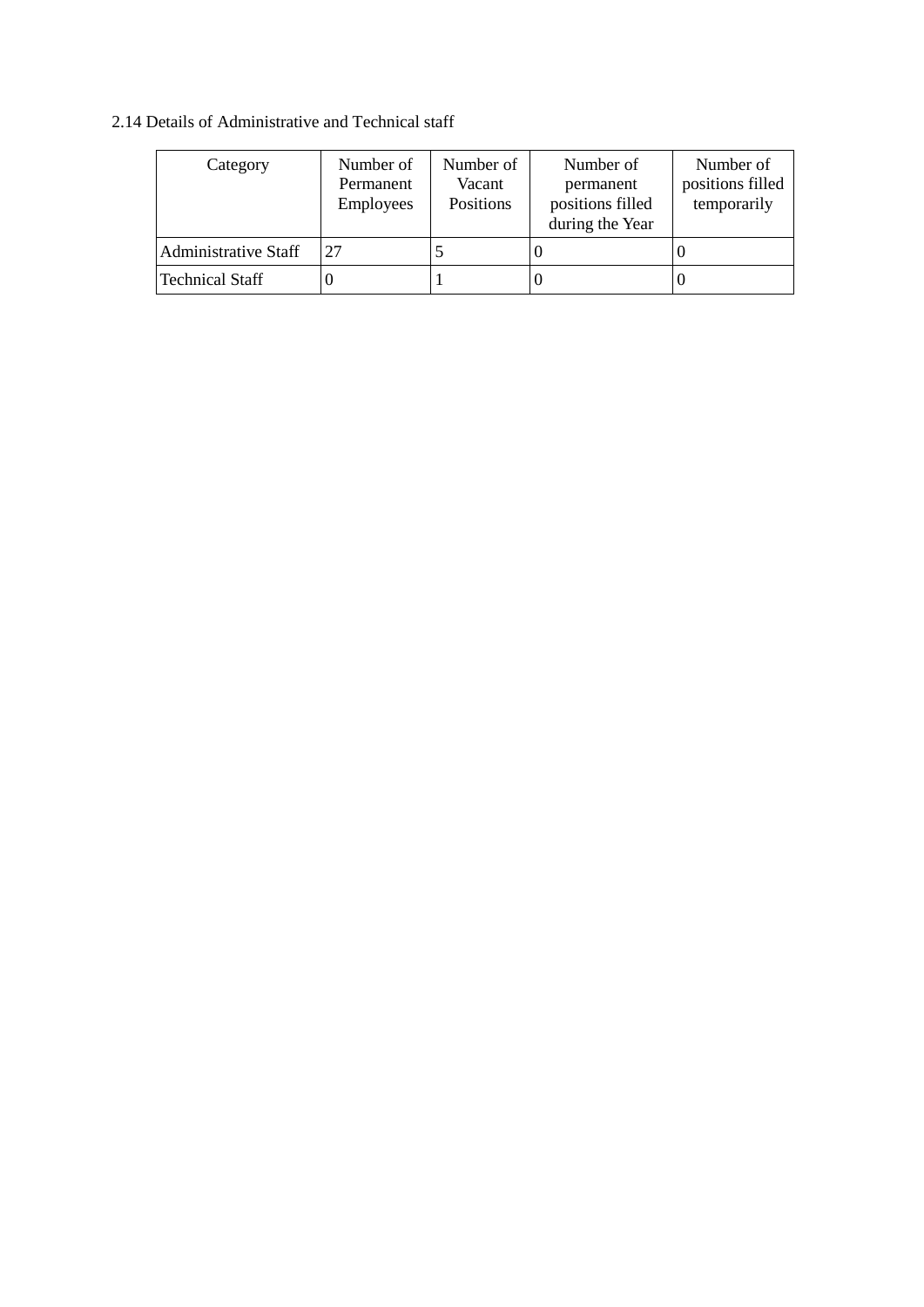# **Criterion – III**

### **3. Research, Consultancy and Extension**

3.1 Initiatives of the IQAC in Sensitizing/Promoting Research Climate in the institution

The research committee in the college monitors and promotes research in the college. The committee supervises the implementation of DST FIST project sanctioned to the college. Incentives for research articles published in journals. Promoting faculty to pursue more research projects Encourage faculty to undertake more student research projects Department of Physics has 12 Research Scholars at present.

### 3.2 Details regarding major projects

|                     | Completed | Ongoing  | Sanctioned | Submitted |
|---------------------|-----------|----------|------------|-----------|
| Number              |           |          |            |           |
| Outlay in Rs. Lakhs | 2200000   | 16300000 | 1200000    | 2000000   |

### 3.3 Details regarding minor projects

|                     | Completed | Ongoing | Sanctioned | Submitted |
|---------------------|-----------|---------|------------|-----------|
| Number              |           |         |            |           |
| Outlay in Rs. Lakhs | 680000    |         | 225000     | 600000    |

### 3.4 Details on research publications

|                          | International | <b>National</b> | Others |
|--------------------------|---------------|-----------------|--------|
| Peer Review Journals     |               |                 |        |
| Non-Peer Review Journals |               |                 |        |
| e-Journals               |               |                 |        |
| Conference proceedings   |               |                 |        |

### 3.5 Details on Impact factor of publications:

Range 1.0 -2.88  $|$  Average h-index  $|$  Nos. in SCOPUS

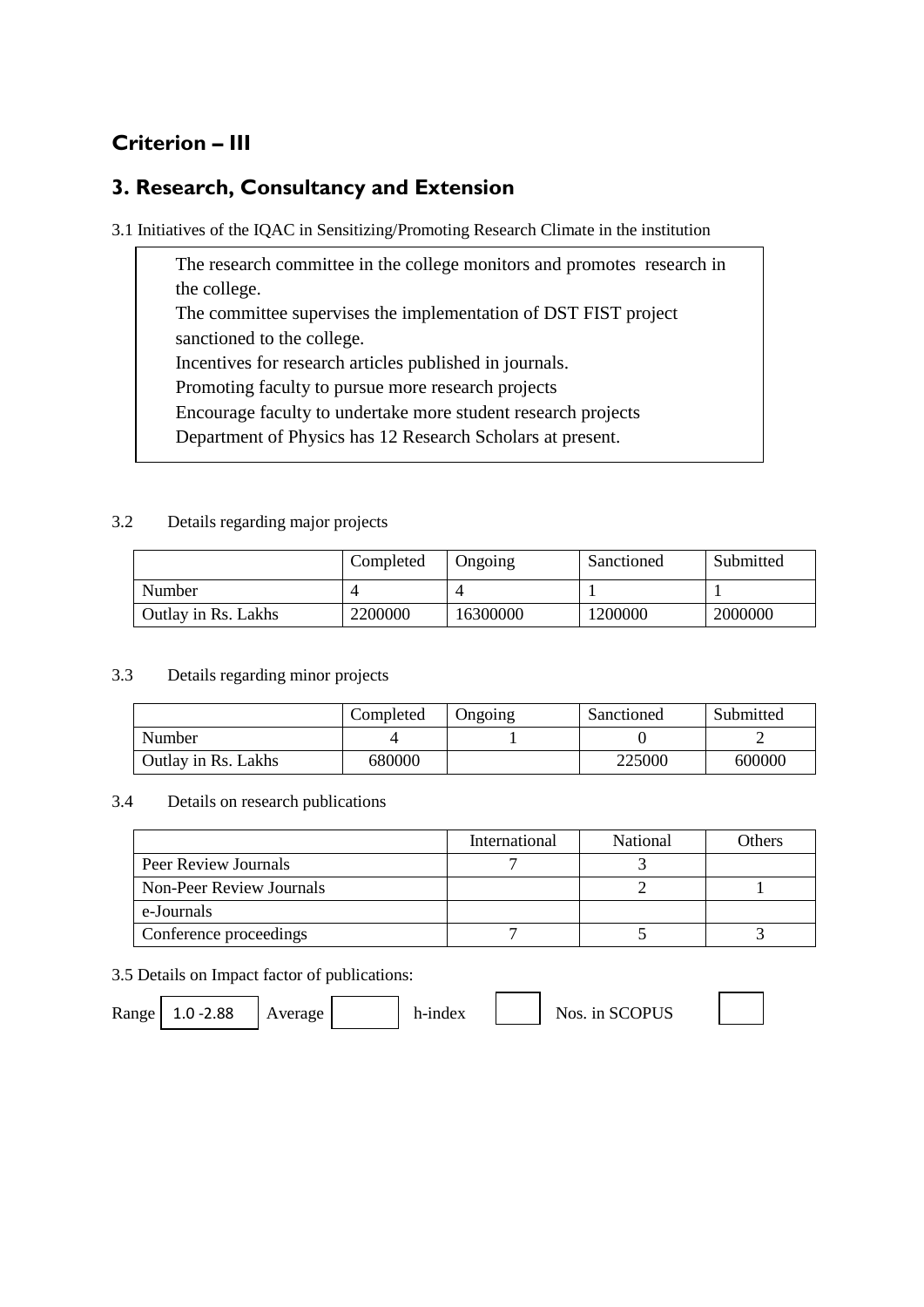3.6 Research funds sanctioned and received from various funding agencies, industry and other organisations

| Nature of the Project                                                   | Duration<br>Year                         | Name of the<br>funding Agency                               | Total grant<br>Sanctioned<br>(Lakhs) | Received<br>(Lakhs) |
|-------------------------------------------------------------------------|------------------------------------------|-------------------------------------------------------------|--------------------------------------|---------------------|
| Major projects                                                          | 2016-19<br>2016-19<br>2015-18<br>2015-20 | <b>KSCSTE</b><br><b>KSCSTE</b><br><b>SERB</b><br><b>DST</b> | 35.85<br>21.45<br>26<br>100          | 3.8735<br>3.0<br>0  |
| <b>Minor Projects</b>                                                   |                                          | <b>UGC</b>                                                  | 2.25                                 |                     |
| <b>Interdisciplinary Projects</b>                                       |                                          |                                                             |                                      |                     |
| Industry sponsored                                                      |                                          |                                                             |                                      | 0                   |
| Projects sponsored by the<br>University/College                         |                                          |                                                             |                                      | $\Omega$            |
| Students research projects<br>(other than compulsory by the University) |                                          | <b>KSCSTE</b>                                               |                                      |                     |
| Any other (Specify)                                                     | 2017-18                                  | <b>KSCSTE</b>                                               | 0.195                                |                     |
| Total                                                                   |                                          |                                                             | 185.745                              | 7.0685              |

3.7 No. of books published i) With ISBN No.  $\begin{array}{|c|c|} \hline 3 & \hline \end{array}$  Chapters in Edited Books

3

ii) Without ISBN No. 3.8 No. of University Departments receiving funds from UGC-SAP CAS DST-FIST DPE DBT Scheme/funds 3.9 For colleges Autonomy CPE DBT Star Scheme INSPIRE CE Any Other (KSCSTE SARD) 3.10 Revenue generated through consultancy 10000 0 1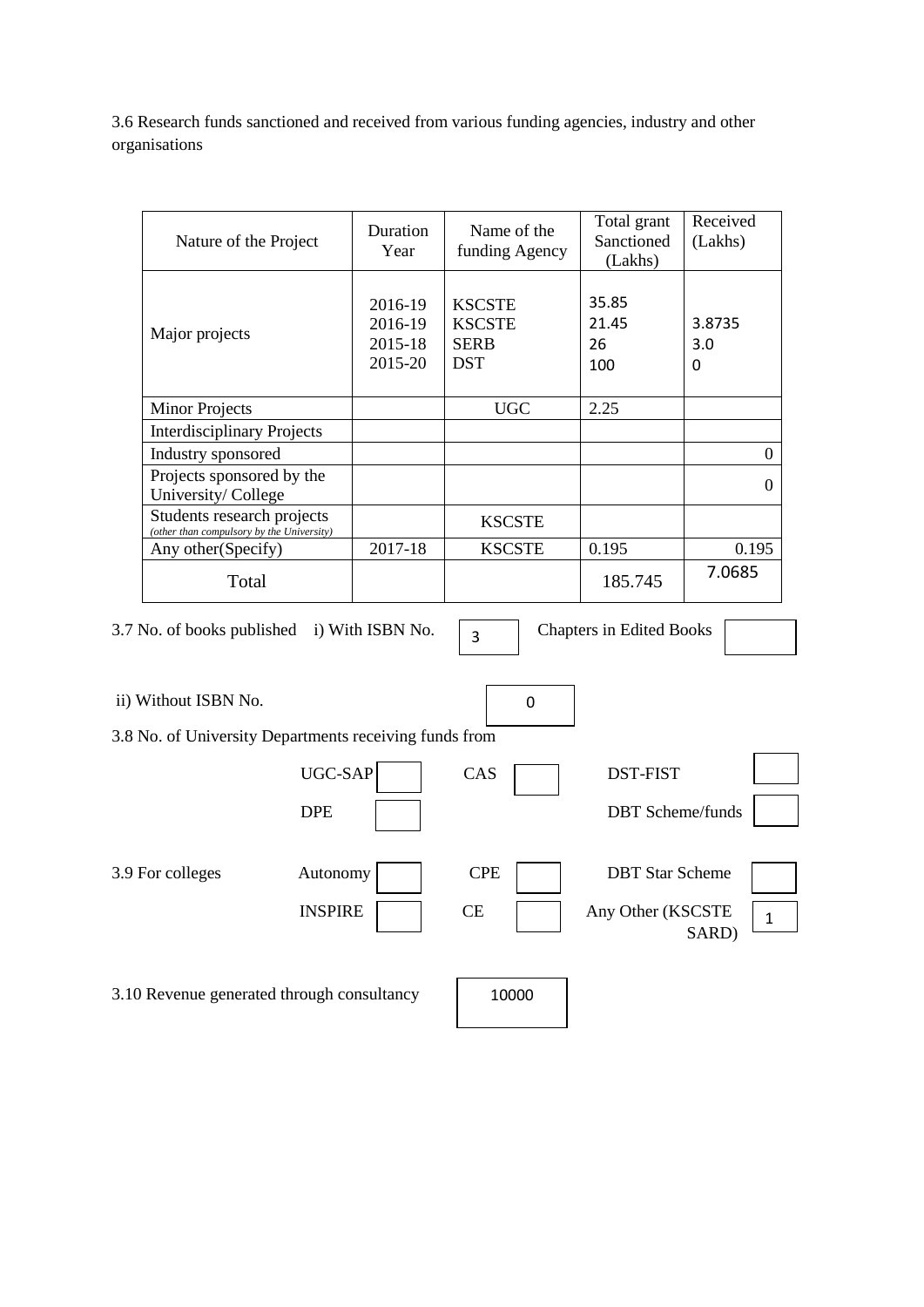3.11 No. of conferences organized by the Institution

| Level      | International  | National     | <b>State</b>  | University | College    |
|------------|----------------|--------------|---------------|------------|------------|
| Number     |                |              |               |            | 10         |
| Sponsoring | SERB-DST,      | <b>State</b> | <b>KSCSTE</b> |            | Management |
| agencies   | KSCSTE,        | department   | Department    |            |            |
|            | <b>DE-BRNS</b> | of           | of English    |            |            |
|            |                | Archaeology  |               |            |            |

3.12 No. of faculty served as experts, chairpersons or resource persons 3.13 No. of collaborations  $\begin{vmatrix} 15 \end{vmatrix}$  International  $\begin{vmatrix} 3 \end{vmatrix}$  National  $\begin{vmatrix} 4 \end{vmatrix}$  Any other (State) 3.14 No. of linkages created during this year 3.15 Total budget for research for current year in lakhs : From Funding agency  $\begin{vmatrix} 7,00,685 \end{vmatrix}$  From Management of College  $\begin{vmatrix} 15,00,000/5 \end{vmatrix}$ Total 3.16 No. of patents received this year Type of Patent Number National Applied 2<br>Granted 0 Granted International Applied 0<br>Granted 0 Granted 19 International 0 **22,00,685** 8

3.17 No. of research awards/recognitions received by faculty and research fellows of the institute in the year

|  | Total   International   National   State   University   Dist   College |  |  |  |
|--|------------------------------------------------------------------------|--|--|--|
|  |                                                                        |  |  |  |

| 3.18 No. of faculty from the Institution |
|------------------------------------------|
| who are Ph. D. Guides                    |
| and students registered under them       |

| 5 |  |
|---|--|
| 7 |  |

3.19 No. of Ph.D. awarded by faculty from the Institution

3.20 No. of Research scholars receiving the Fellowships (Newly enrolled + existing ones)

| <br>, , , , | ۰ю<br>ື້ | Project<br><b>Fellows</b><br>. . | other<br>Ally |
|-------------|----------|----------------------------------|---------------|

0

Commercialised Applied 0<br>Granted 0 Granted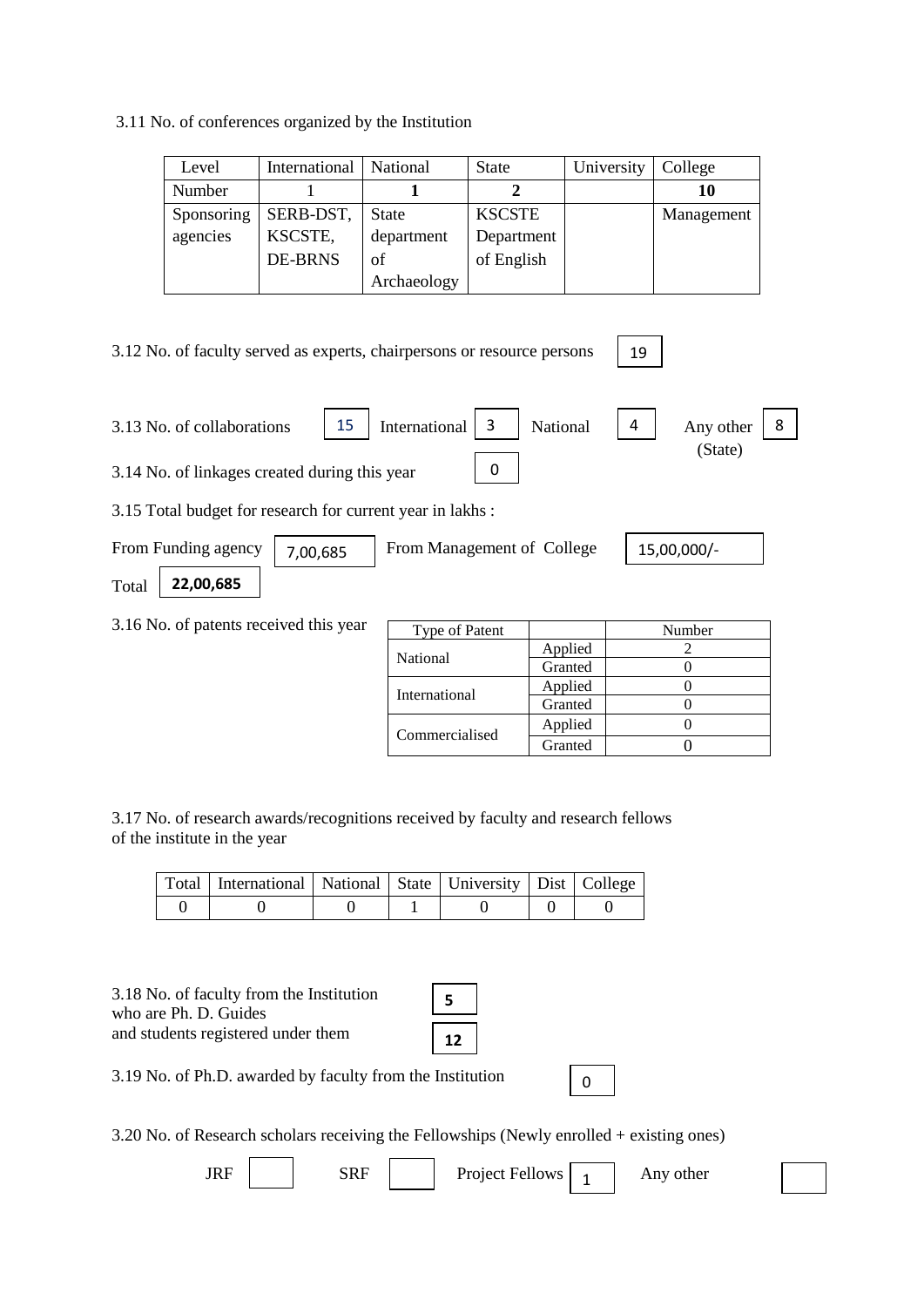3.21 No. of students Participated in NSS events: University level  $\begin{array}{|c|c|} \hline 6 & 5 \end{array}$  State level National level  $\begin{vmatrix} 1 & 1 \\ 0 & 1 \end{vmatrix}$  International level 3.22 No. of students participated in NCC events: University level  $\vert$  8 National level  $\begin{vmatrix} 0 & \end{vmatrix}$  International level 3.23 No. of Awards won in NSS: University level  $\begin{bmatrix} 0 \\ \end{bmatrix}$  State level National level **International level** 3.24 No. of Awards won in NCC: University level  $\boxed{\ }$ National level  $\begin{bmatrix} 0 \\ \end{bmatrix}$  International level  $\begin{bmatrix} 0 \\ \end{bmatrix}$ 3.25 No. of Extension activities organized University forum College forum NCC | | NSS | 4 | Any other | 2 6  $\Omega$  $\Omega$  $\Omega$ State level  $\begin{array}{|c|c|}$  1 0 0 0 0  $\Omega$ State level  $\begin{array}{|c|c|} \hline \text{0} & \text{0} \end{array}$ 6

3.26 Major Activities during the year in the sphere of extension activities and Institutional Social Responsibility

- Students of DC II English spent 10 days with the inmates of St. Andrew's Pain and Palliative centre as part of the Social Internship Programme.
- Dept. of Economics continued its support to the adopted Upper Primary School. Christmas celebration were organised by the Department at EMLP (Malayil) School, Angadical on **22 December, 2017**.
- Under the leadership of Centre for Social Action, on  $20<sup>th</sup>$  December 2017 wheelchairs were handed over to paraplegics. A sale of different products prepared by them was organised on the same day.
- Christmas was celebrated with students of 'Thejas', a school for differently able children.
- On 14<sup>th</sup> February Centre for Social action organised a talk on Human Trafficking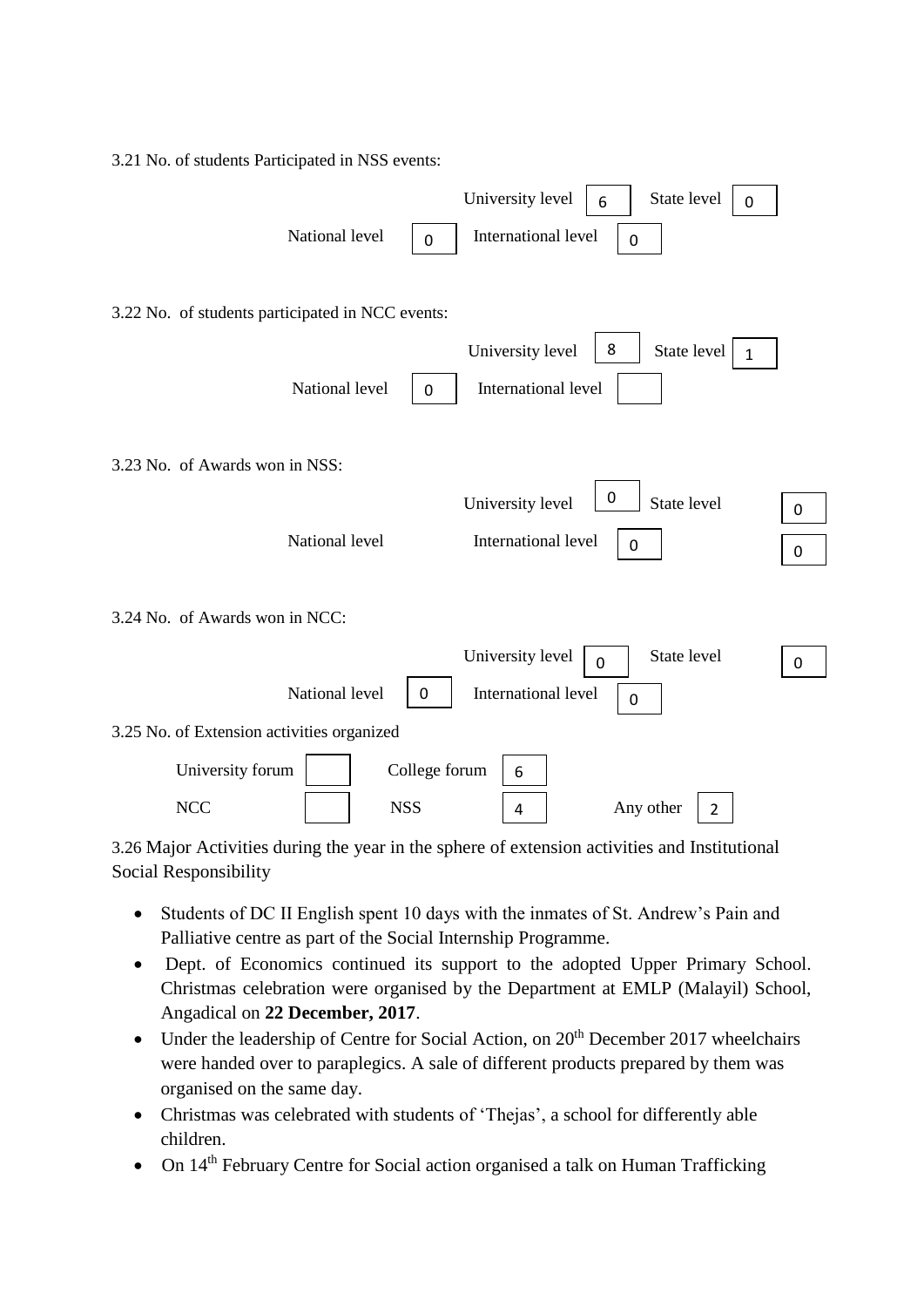- The students of the Dept. of History visited St. Mary's Daya Bhavan, Kollakadavu on 21 October 2017 and spent time with the old destitutes as part of their Social Outreach programme. The students gave training to the inmates to make handicraft items. They sponsored the noon meal of the inmates.
- On **29 August**, the Dept. of Zoology organized a talk by Smt. Dr. M.S. Sunil on "Social Empowerment: A Way to Sustainability".
- Under the leadership of the N.S. S., around 400 students and staff took part in the "*Varattar Eco Restoration Project*" on **23 June 2017**. Food was served for all participants at the work site.
- On **15 August**, Independence Day, students of N.S.S. actively took part in road cleaning
- The National Service Scheme organized an AIDS Awareness rally and campaign on **4 December.**
- On 20 January N.S.S organised a programme for students to familiarise with organic farming methods.
- Dr. Bijukumar A., Prof & Head of the Dept. of Aquatic Biology, Uty of Kerala, enriched the science students on "*Sustainable Management of Resources"* on **7 May** in connection with the Environmental day celebrations.

### **4. Infrastructure and Learning Resources**

4.1 Details of increase in infrastructure facilities:

| Facilities                                  | Existing       | Newly created | Source of | Total    |
|---------------------------------------------|----------------|---------------|-----------|----------|
|                                             |                |               | Fund      |          |
| Campus area                                 | 17 Acre        |               | $\Omega$  | $\theta$ |
| Class rooms                                 | 38             |               |           |          |
| Laboratories                                | 13             |               |           |          |
| <b>Seminar Halls</b>                        | $\overline{2}$ |               |           |          |
| No. of important equipments purchased       |                |               |           |          |
| $(\geq 1$ -0 lakh) during the current year. |                |               |           |          |
| Value of the equipment purchased during     |                |               |           |          |
| the year (Rs. in Lakhs)                     |                |               |           |          |
| Others                                      |                |               |           |          |

4.2 Computerization of administration and library

- The attendance, internal marks, Assignment, Grades, are all uploaded to the University through internet.
- Scholarships from various agencies are applied online and disbursed online
- Salary claiming and dispersal process is completely online
- The library is fully automated
- The automation of the administrative wing is in progress.
- Admissions to UG and PG programmes are online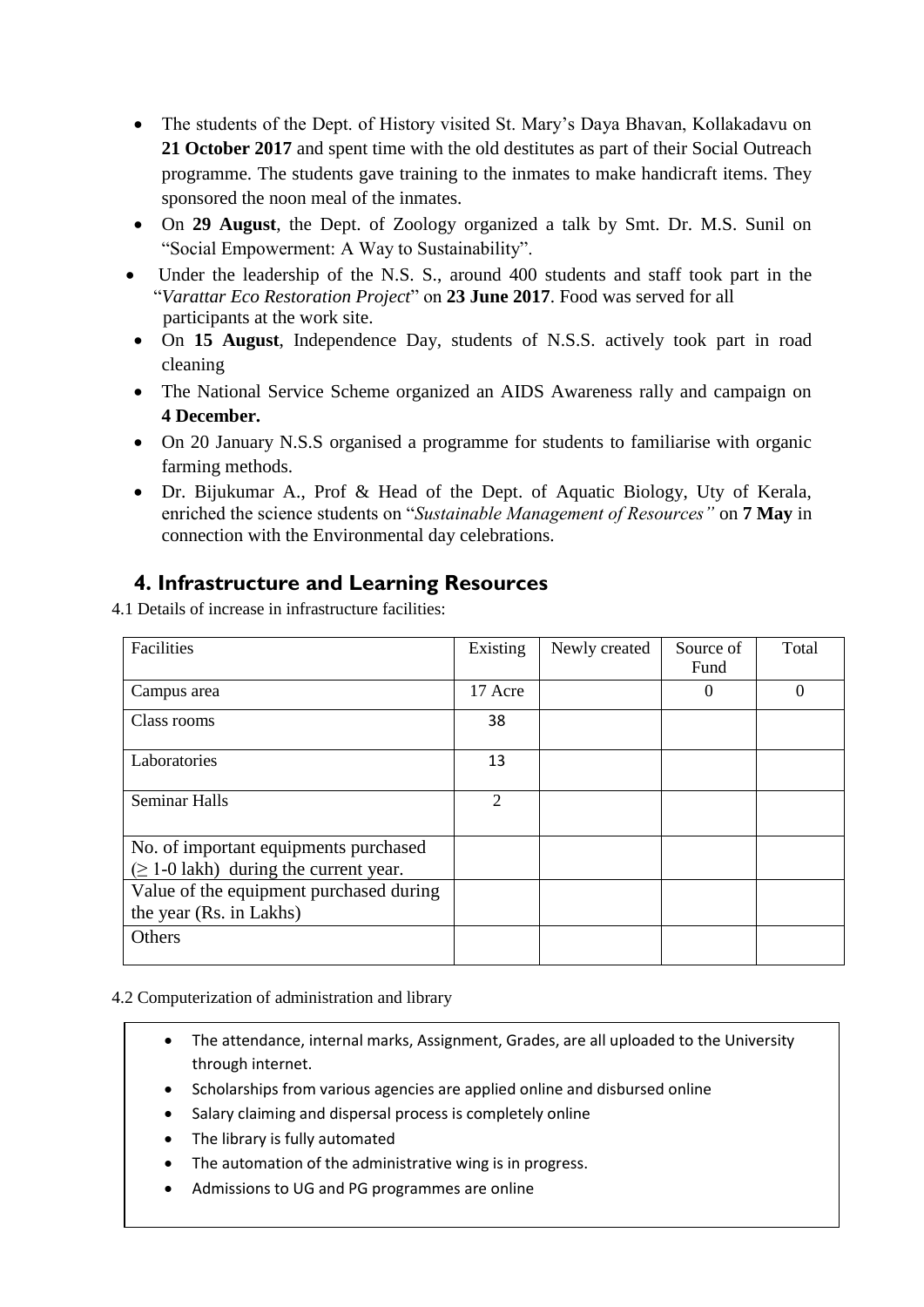#### 4.3 Library services:

|                     | Existing | Newly  | Total   |
|---------------------|----------|--------|---------|
|                     |          | added  |         |
|                     | No.      | No.    | No.     |
| <b>Text Books</b>   | 30379    | 192    | 30571   |
| Reference Books     | 1750     | 6      | 1756    |
| e-Books             | 3000000  | 125000 | 3125000 |
| Journals            | 17       | 3      | 20      |
| e-Journals          | 3200     | 2500   | 3700    |
| Digital Database    | 1        | 0      | 1       |
| CD & Video          | 107      | 4      | 111     |
| Others<br>(specify) | 50       | ∩      | 50      |
| Periodicals         |          |        |         |

### 4.4 Technology up gradation (overall)

|          | Total<br>Computers | Computer<br>Labs | Internet               | <b>Browsing</b><br>Centres | Computer<br>Centres | Office | Depart-<br>ments | Others |
|----------|--------------------|------------------|------------------------|----------------------------|---------------------|--------|------------------|--------|
| Existing | 65                 |                  | 7 (VPN<br>line)        | 9                          |                     |        | 9                |        |
| Added    | $\boldsymbol{0}$   |                  |                        |                            |                     |        |                  |        |
| Total    | 65                 |                  | <b>7 (VPN</b><br>line) | 9                          |                     |        | 9                |        |

4.5 Computer, Internet access, training to teachers and students and any other programme for technology up- gradation (Networking, e-Governance etc.)

- WiFi facility in all departments
- Computer laboratory provides two certificate courses for students
- All departments are provided with computers and students are permitted to do their project work in their department apart from the central computer laboratory.

### 4.6 Amount spent on maintenance in lakhs :

| i) ICT                                   | 5,00,000  |
|------------------------------------------|-----------|
| ii) Campus Infrastructure and facilities | 34,50,000 |
| iii) Equipments                          | 75,000    |
| iv) Others                               | 9,00,000  |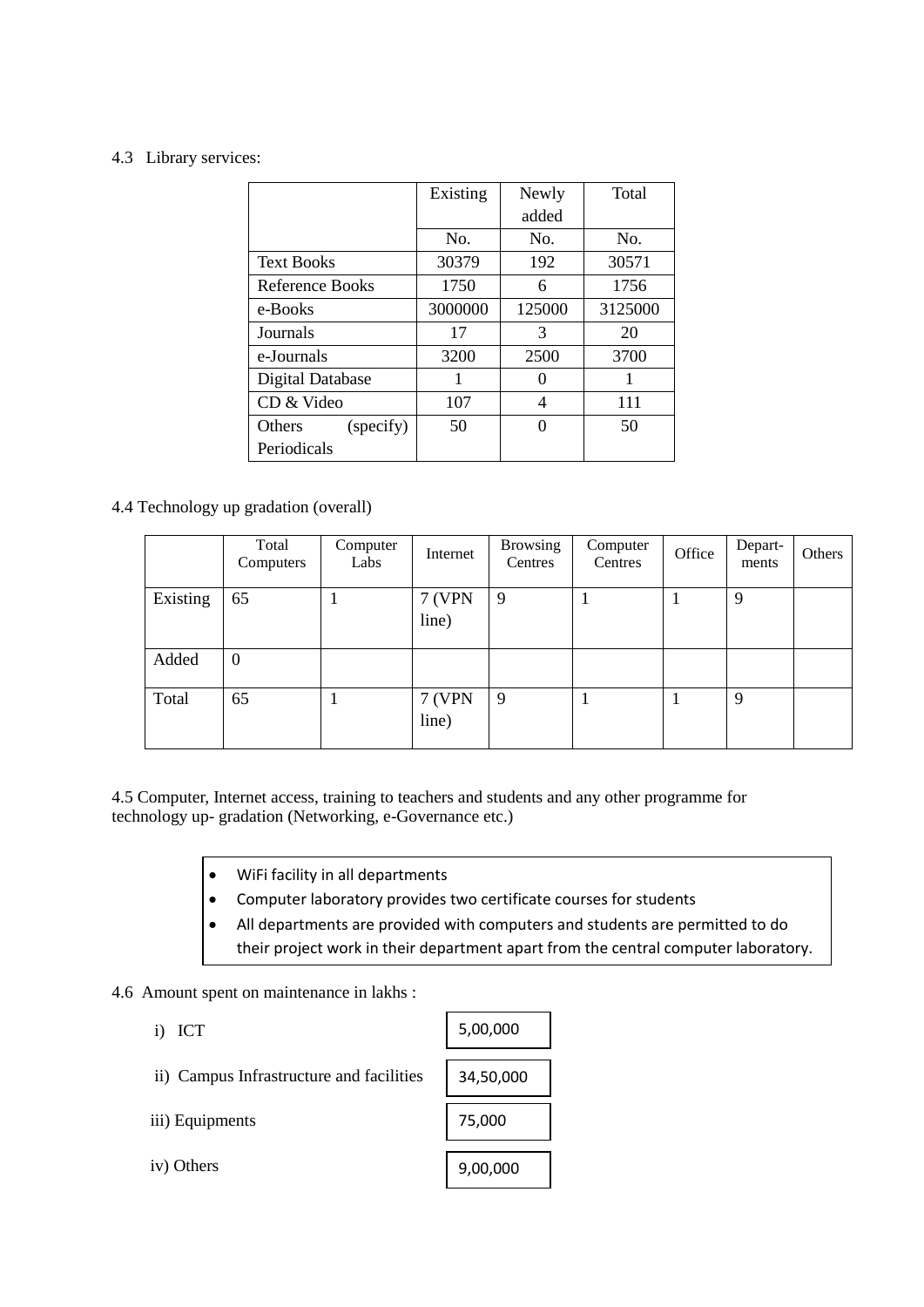**49,25,000**

# **Criterion – V 5. Student Support and Progression**

5.1 Contribution of IQAC in enhancing awareness about Student Support Services

Contribution of IQAC in enhancing awareness about Student Support Services

Students needing support services are identified by the lecturers in charge of the respective classes.

The individual need of the student is intimated to the IQAC and the financial, academic and career related needs are communicated to the respective faculty/committee in charge of the responsibility.

Financially backward students were advised to apply for various scholarships of Government and other agencies.

Noon meal programme is conducted for providing free noon meal to needy students

Slow learners are identified and directed to attend the scholar support programme.

Students needing career advice are directed to the career guidance and placement cell.

Students are instructed to approach the grievance redressal cell regarding individual and common grievances

IQAC maintains strong rapport with the Alumni and the alumni chapters are Involved in the promotion of student welfare.

5.2 Efforts made by the institution for tracking the progression

Each student has a student profile file recording the semester wise academic progression

Curricular and Co-curricular performance of the students are also recorded in the same file

Students were given assignments, Internal examinations and the performance of students were intimated to the parents.

The results of end semester examinations were analysed and compared with  $\alpha$ 

5.3 (a) Total Number of students

UG PG Ph. D. Others 1064 125 12 university average and results of nearby colleges.

(b) No. of students outside the state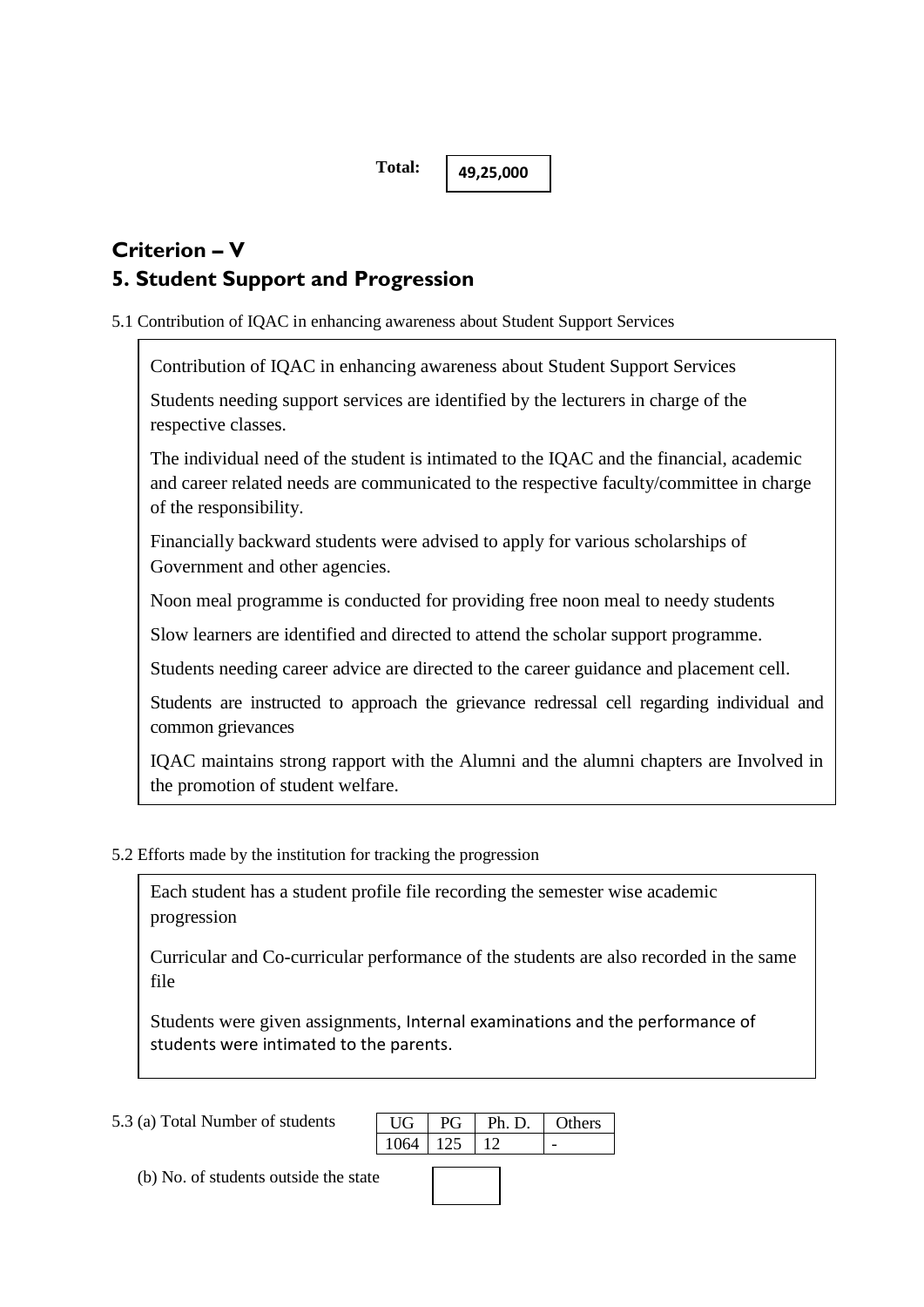(c) No. of international students

0

Men  $\sqrt{299}$   $25$  Women  $No$ 299  $\overline{\text{No}}$  \  $\%$ 902 75

| Last Year |     |           |            |                          | This Year |         |     |           |     |                                     |       |
|-----------|-----|-----------|------------|--------------------------|-----------|---------|-----|-----------|-----|-------------------------------------|-------|
| General   | SС  | <b>ST</b> | <b>OBC</b> | Physically<br>Challenged | Total     | General | SC. | <b>ST</b> |     | <b>OBC</b> Physically<br>Challenged | Total |
| 748       | 196 |           | 257        |                          | 1201      | 686     | 207 | 8         | 367 |                                     | 1270  |

Demand ratio Not Available\*

\* The UG and PG admissions are conducted by the University and no data is available. The data will be collected from the university as and when available and maintained in college.

5.4 Details of student support mechanism for coaching for competitive examinations (If any)

Special classes are arranged to postgraduate students for NET examination. Provided study materials for NET examination by Departments of English and Chemistry

Career Guidance Cell organizes coaching classes for competitive examinations

5.5 No. of students qualified in these examinations



5.6 Details of student counselling and career guidance

**A Career Guidance and Placement Cell** which has a separate office in the College, facilitates placement of outgoing students and organises coaching classes for students.

- As part of the "*Movers and Shakers"* Programme, a motivation talk by Dr. Anu S. winner in the 2017 Civil Service Examinations was organized for New Comers on **19 July 2017**.
- A placement drive by ICICI bank was organized in the campus on **4 May** 2017.
- On **9 February** registration campaign by employability centre of District Employment Exchange Alappuzha.
- A career guidance and motivation talk by Dr. Asha Banu Soletti, Dean, School of Social Work, TISS, Mumbai, was arranged for WWS Mentees **on 9 November, 2017**.
- On **3 February, 2018** a subject-wise mock competitive entrance examination was conducted for final year students by second year WWS mentees.
- The Dept. of Commerce organized a talk by Sri. Binoy Varghese C.M.A. on "An Introduction to C.A./ C.M.A./ C.S." for their students **on 3 October 2017.**
- On **17 October 2017**, The Dept. of Commerce arranged a class of ENBRIDG Institute of Management and Technologies on various accounting softwares like TALLY, PEACHTREE and certain foreign accounting softwares.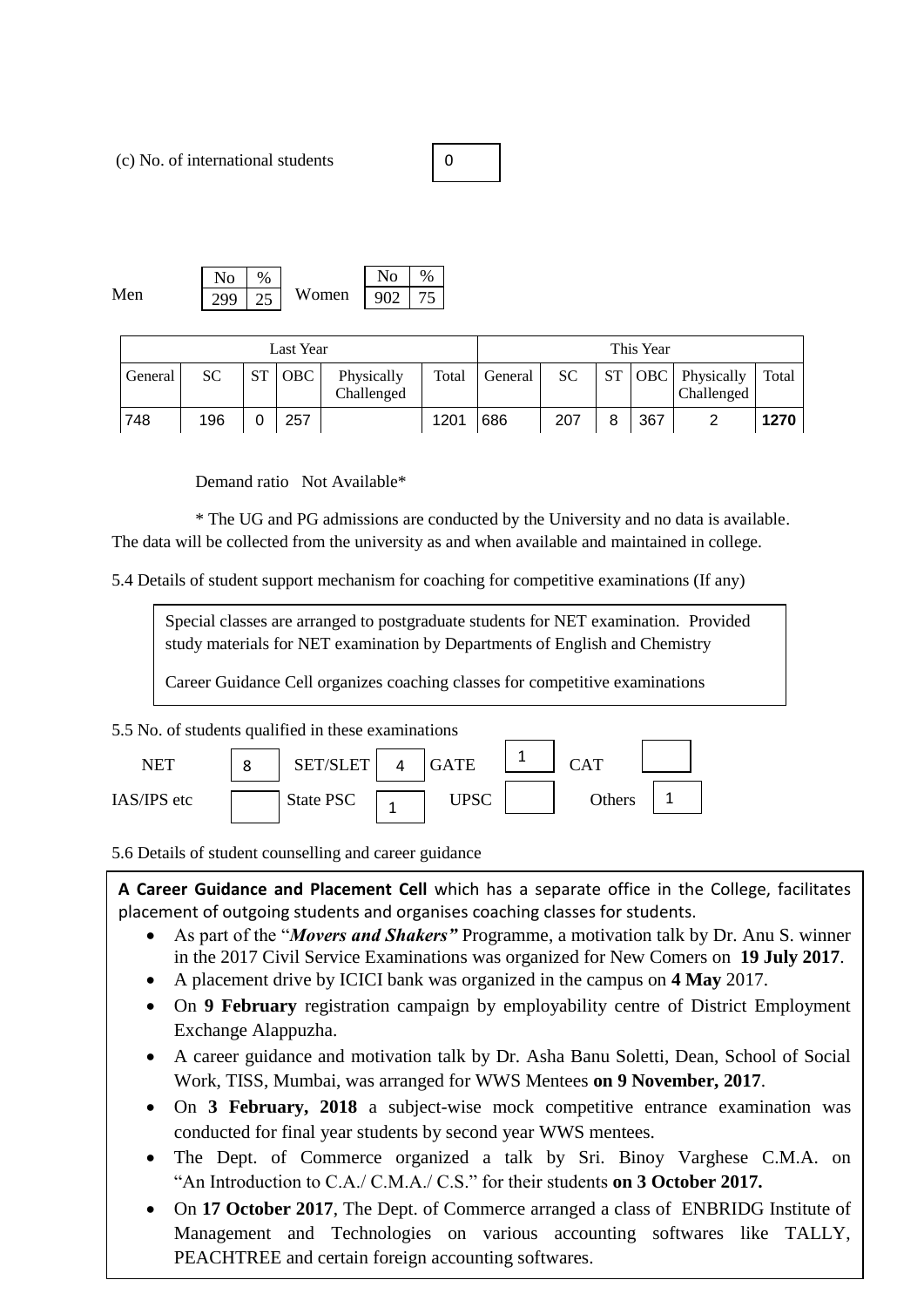5.7 Details of campus placement

| On campus                             |                                    | <b>Off Campus</b>                   |                           |
|---------------------------------------|------------------------------------|-------------------------------------|---------------------------|
| Number of<br>Organizations<br>Visited | Number of Students<br>Participated | Number of<br><b>Students Placed</b> | Number of Students Placed |
|                                       | 50                                 |                                     |                           |

No. of students benefitted:0

### 5.8 Details of gender sensitization programmes

- Dr. Oleena, a social activist inaugurated the activities of the Women's Cell on 10 January 2018.
- On 14<sup>th</sup> February, Centre for Social action organised a talk on Human Trafficking. Sri. Anson Thomas,a social activist deliver the lecture.
- On 3 October 2017, the Dept. of Botany organized a session on personality development by Smt. Lovely Salim, Faculty, HR Dept, St. Berchmanns' College, for their students.
- On 11 October 2017, as part of the celebration of the *International Day for Girl Child*, UNAI organized a programme and Restin Raj (Sem III Physics) and Nithya John (Sem III History) addressed the students.
- On 1 November 2017 a competition for selecting *Malayali maran and Manka*  was conducted by Women Study Unit.

### 5.9 Students Activities

5.9.1 No. of students participated in Sports, Games and other events

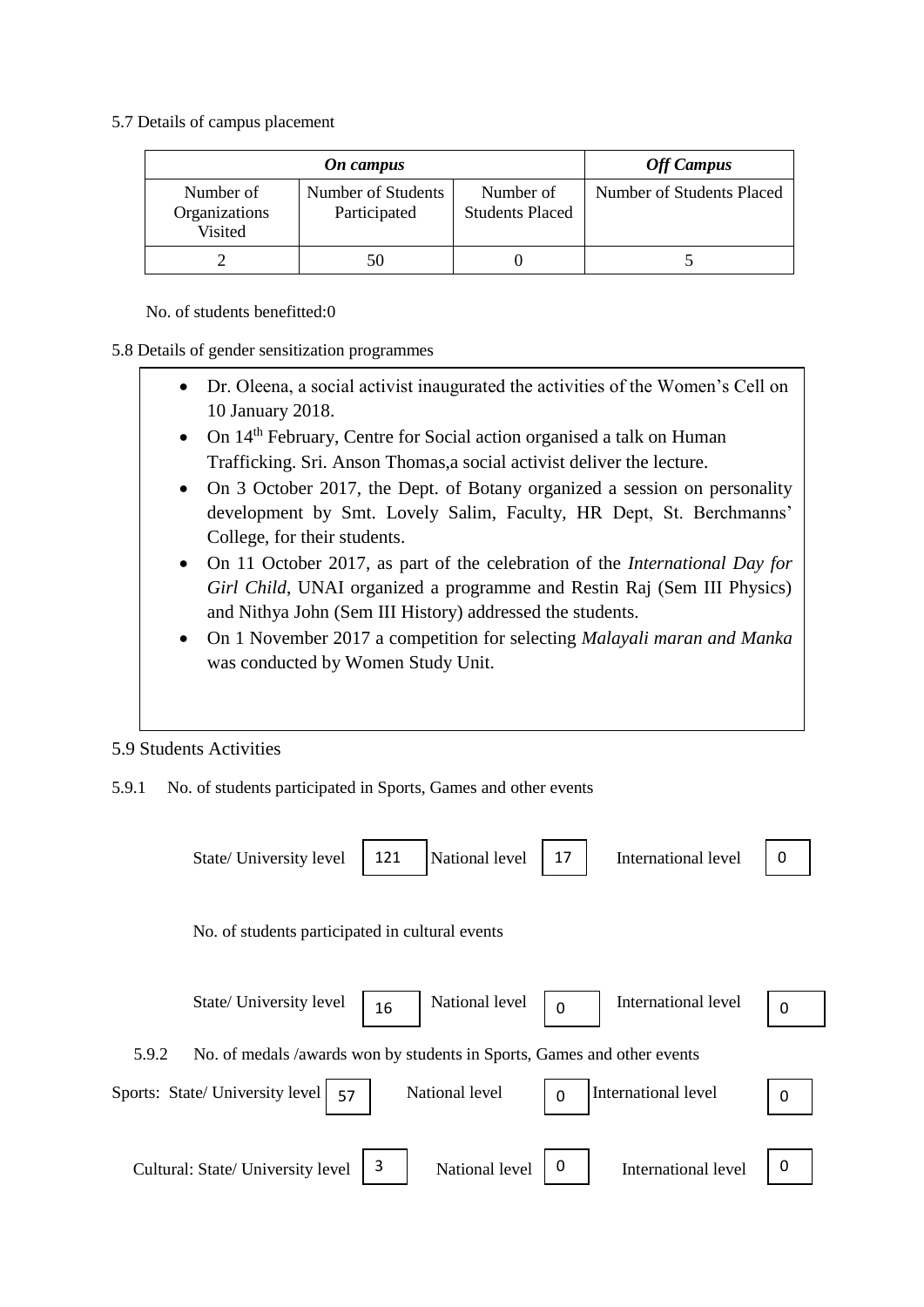#### 5.10 Scholarships and Financial Support

|                                                                                    | Number of<br><b>Students</b> | <b>Amount Lakhs</b> |
|------------------------------------------------------------------------------------|------------------------------|---------------------|
| Financial support from institution                                                 | 26                           | 36583               |
| Financial support from government                                                  | 736                          | 2750755             |
| Financial support from other<br>sources(Kuwait and UAE Alumni<br><b>Chapters</b> ) | 12                           | 18000/              |
| Number<br>received<br>students<br>of<br>who<br>International/National recognitions |                              |                     |

#### 5.11 Student organised / initiatives

| Fairs : State/University level 0 National level 0 International level 0                                                                                                                    |  |  |  |
|--------------------------------------------------------------------------------------------------------------------------------------------------------------------------------------------|--|--|--|
| Seminar: College/ University level $\begin{vmatrix} 1 \\ 1 \end{vmatrix}$ National level $\begin{vmatrix} 0 \\ 1 \end{vmatrix}$ International level $\begin{vmatrix} 0 \\ 0 \end{vmatrix}$ |  |  |  |
| 5.12 No. of social initiatives undertaken by the students   6                                                                                                                              |  |  |  |

5.13 Major grievances of students (if any) redressed: 2

# **Criterion – VI**

### **6. Governance, Leadership and Management**

6.1 State the Vision and Mission of the institution

# **Vision** Academic excellence, formation of character, social commitment and search for truth. **Mission**

- To provide quality higher education for the overall development of young men and women of Central Travancore,
- to empower students and faculty to face the challenges of life in the modern world,
- to undertake extension programmes with the active involvement of the community and
- to inculcate human values based on Christian principles by upholding human rights and dignity.

The vision and mission of the institution are communicated through the college calendar/handbook, display boards, websites and brochures to all the stake holders of the college.

6.2 Does the Institution has a Management Information System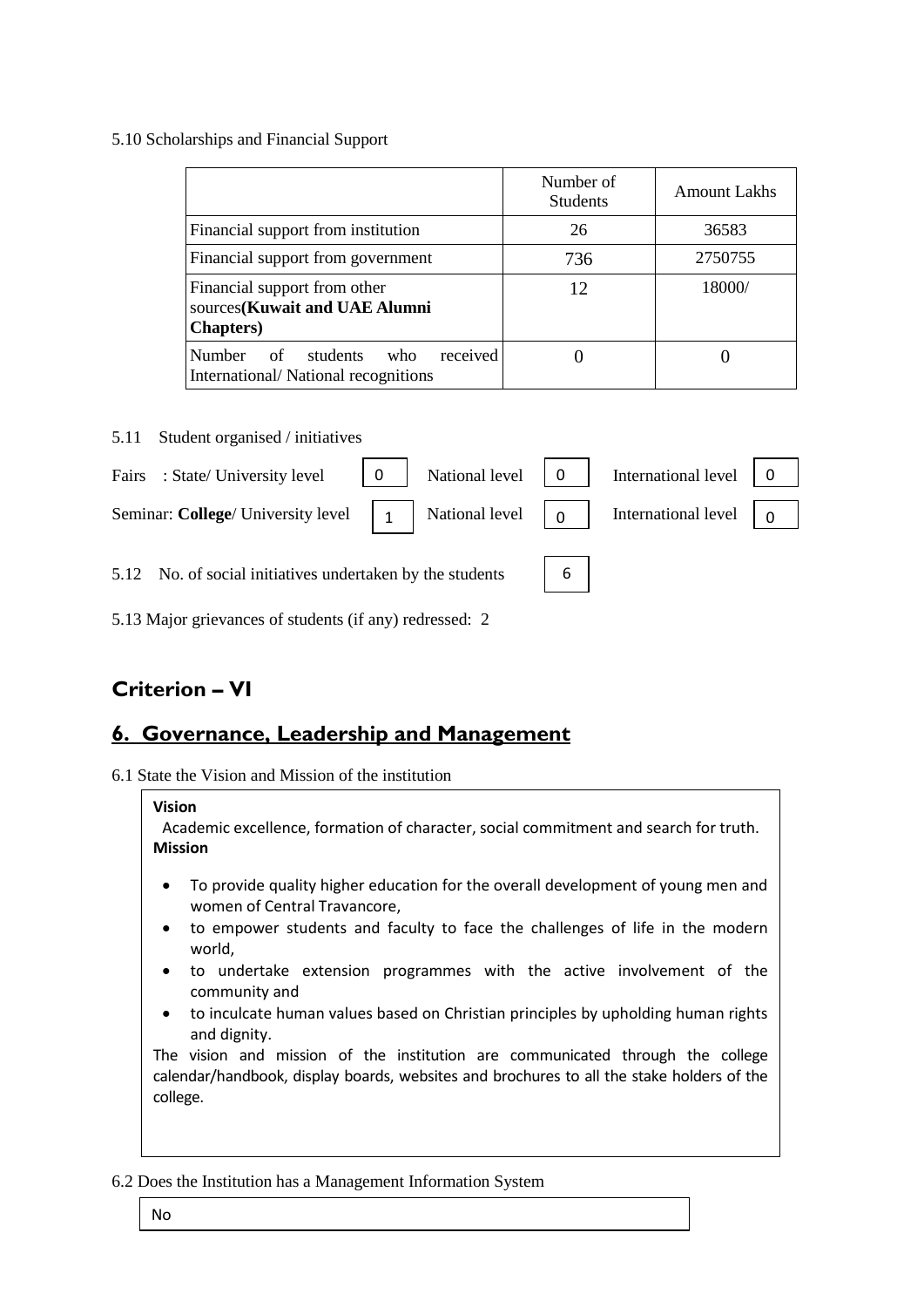6.3 Quality improvement strategies adopted by the institution for each of the following:

### **6.3.1 Curriculum Development**

The institution has no freedom to alter the existing curriculum. The recommendations and suggestions of teachers are consolidated by each department and communicated to the BoS concerned.

### **6.3.2 Teaching and Learning**

The teaching method spans over Classroom teaching, Laboratory experiments, Experiential learning, Fieldwork, Project works, Assignments, virtual dissections and language lab training. Teachers and students make use of the ICT facility in teaching and seminars. Peer teaching is encouraged in the classroom. Feedback regarding the performance of teachers are collected from students and intimated to the teachers concerned confidentially. Systematic arrangement is made by the committee constituted for the same, for the conduct of remedial classes and mentoring sessions. Different clubs initiate literary activities. The department of English and Economics organise **intercollegiate paper presentation** competition for the students every year. IQAC monitors the activities of SSP and WWS.

### **6.3.3 Examination and Evaluation**

The college lacks freedom to implement reforms in Examinations. Yet, at the college level, the academic results were analysed and intimated to the department concerned by the Principal. Periodical assessment of the teaching learning process was done in the department meetings as well as the meetings convened by the principal. PTS meetings were organised on a regular basis to discuss the teaching learning process, and performance of students.

A committee is entrusted with the responsibility of conducting internal examinations in a centralised manner. The semester wise progression of the students is closely monitored and corrective measures are taken whenever required.

### **6.3.4 Research and Development**

A committee monitors the research activities of staff members. It encourages the staff to pursue research projects. The process of publishing a Students' Research Journal is in progress. The first issue of the journal is already published and the formalities for getting ISSN number are near completion. Five of the teaching staff members are recognised Research Guides. Twelve research scholars are enrolled in the Research Centre of the Dept. of Physics. Teachers receive financial assistance from Kerala State Council for Science Technology and Environment, Kerala for conducting student research projects. Incentives are given to teachers for their research publications.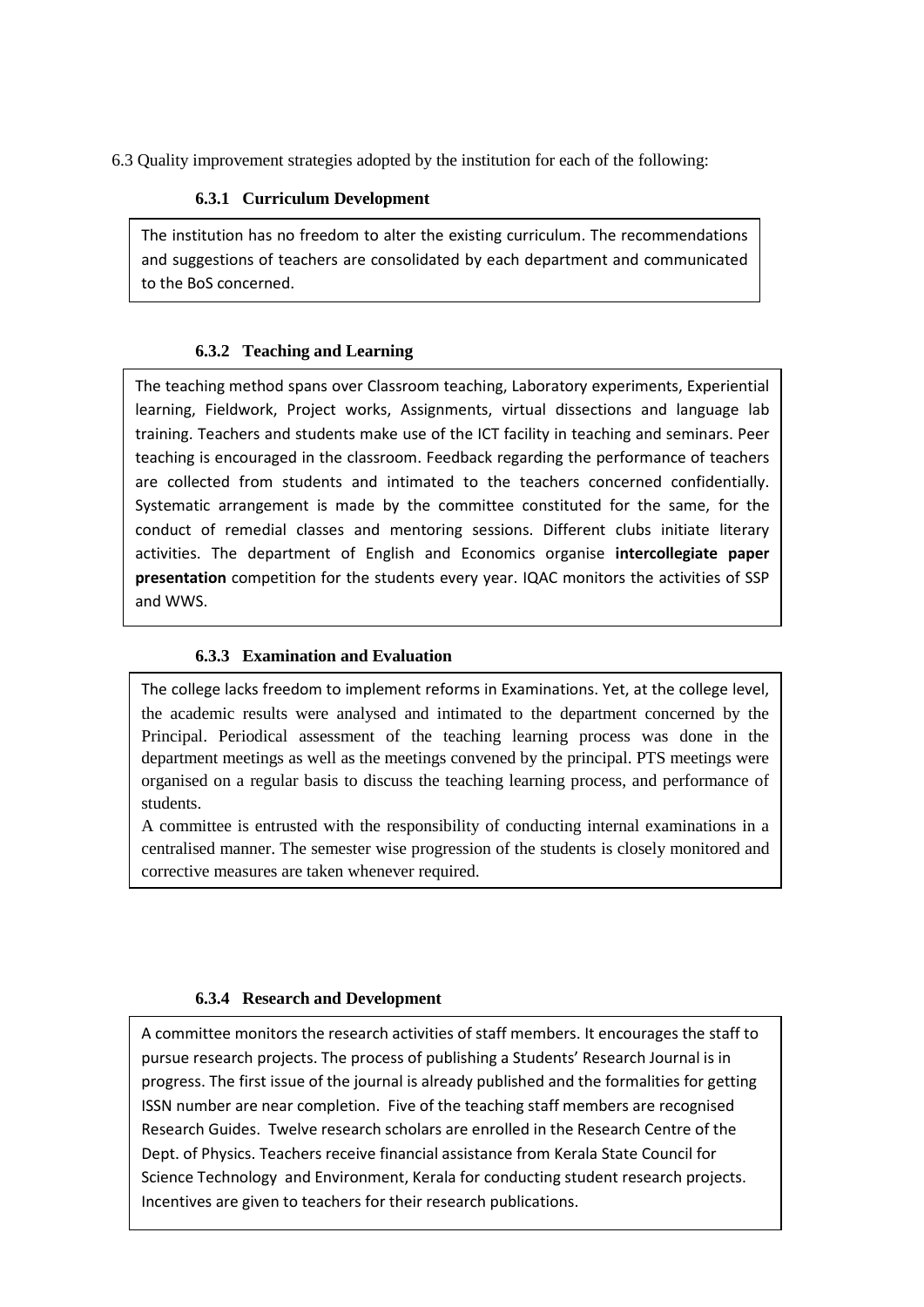### **6.3.5 Library, ICT and physical infrastructure / instrumentation**

- Up gradation of college website
- Initiated steps to create a database of students
- Initiated steps to make all attendance related process online
- Public utility room for boy students
- Construction of ramps for divyangjan students.

### **6.3.6 Human Resource Management**

- Orientation sessions for teaching and non teaching staff
- Encourage staff members to attend various training programmes
- Students are given opportunity to undertake part time jobs in the college
- Faculty members participating in various social activities.

### **6.3.7 Faculty and Staff recruitment**

Based on the norms of the Government of Kerala and University of Kerala

### **6.3.8 Industry Interaction / Collaboration**

We could sign MoUs with TIES (Tropical Institute of Ecological Studies) to train our staff and students to conduct water, ecology and energy auditing; and with FINCORP, Kerala for conducting value added course in Finance, Markets, Professional programme.

### **6.3.9 Admission of Students**

The institution ensures wide publicity to the admission process through the prospectus and institutional website. The admission details are also put up on the college display board. The University publishes details of admission schedule in its website and in all leading news papers of the State. The PG admission is made online and centralized allotment is made at the university level.

Students are selected for admission purely on the basis of merit in the qualifying examination. The college strictly follows the admission rules prescribed by the University and State Government. As per the existing rules, fifty percent of seats are filled from general merit, twenty percent from SC/ST merit and ten percent from community merit. The remaining twenty percent is earmarked as management quota. Definite criteria are followed for management admissions. Dalits, local candidates, and candidates from socially and economically backward sections are given due consideration. The cut off percentage for PG admission is stipulated as forty five percent for arts subjects and fifty percent for science subjects in the general category. There is no cut off percentage for SC/ST students and two percent relaxation is allowed for SEBC students.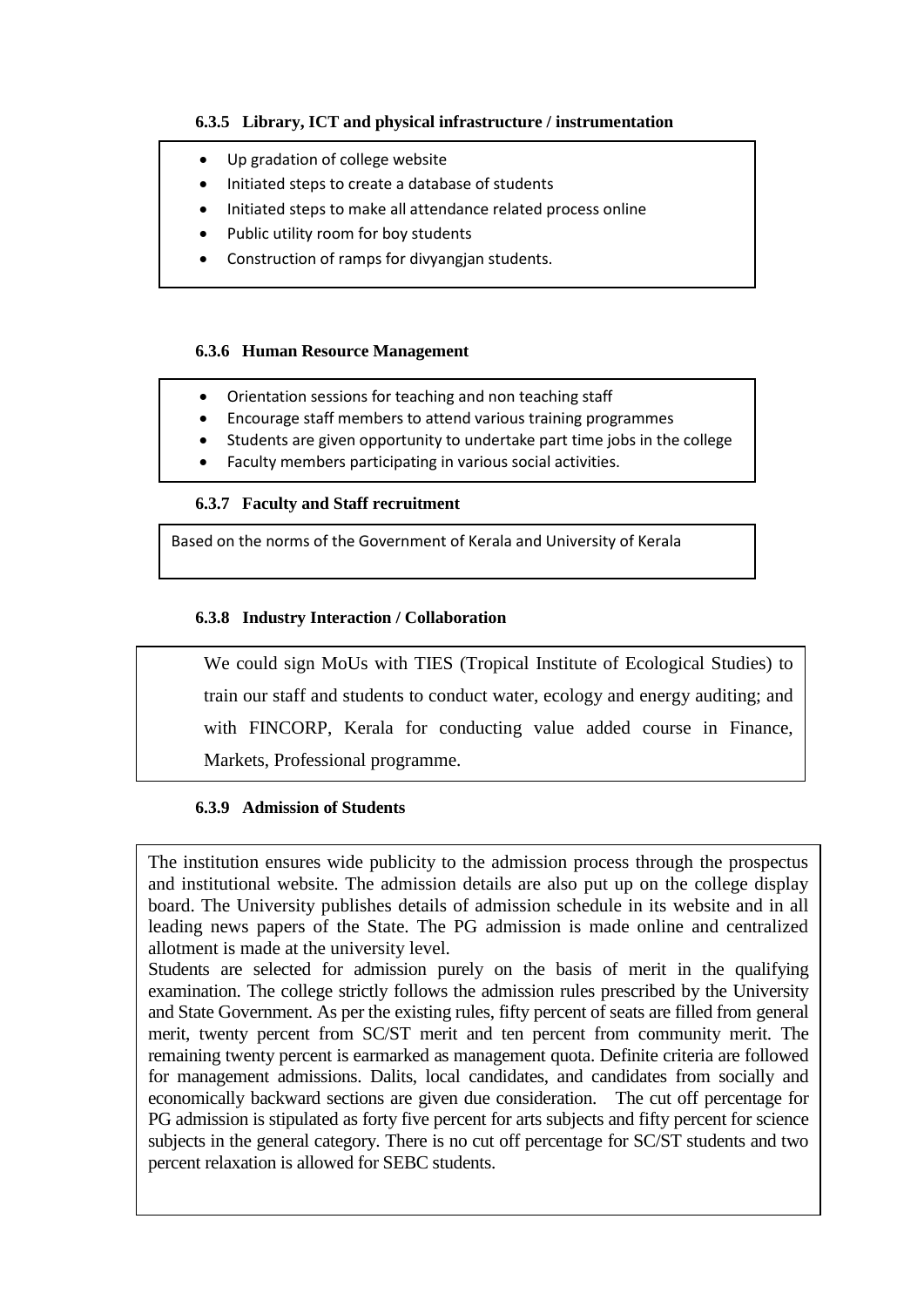6.4 Welfare schemes for

| Teaching        |  |
|-----------------|--|
| Non teaching    |  |
| <b>Students</b> |  |
|                 |  |

**77,10,000**

6.5 Total corpus fund generated

6.6 Whether annual financial audit has been done **Yes**



6.7 Whether Academic and Administrative Audit (AAA) has been done?

| Audit Type     | External |                            | Internal |           |  |
|----------------|----------|----------------------------|----------|-----------|--|
|                | Yes/No   | Agency                     | Yes/No   | Authority |  |
| Academic       | Yes      | Internal<br><b>Experts</b> | Yes      | IQAC      |  |
| Administrative | No       | No                         | No       | No        |  |

6.8 Does the University/ Autonomous College declares results within 30 days?

For UG Programmes Yes

| ۰. |  |
|----|--|
|    |  |

For PG Programmes Yes No



6.9 What efforts are made by the University/ Autonomous College for Examination Reforms?

The examination procedure is fully determined by the University norms and the affiliated college has no flexibility in initiating any examination reforms.

6.10 What efforts are made by the University to promote autonomy in the affiliated/constituent colleges?

NA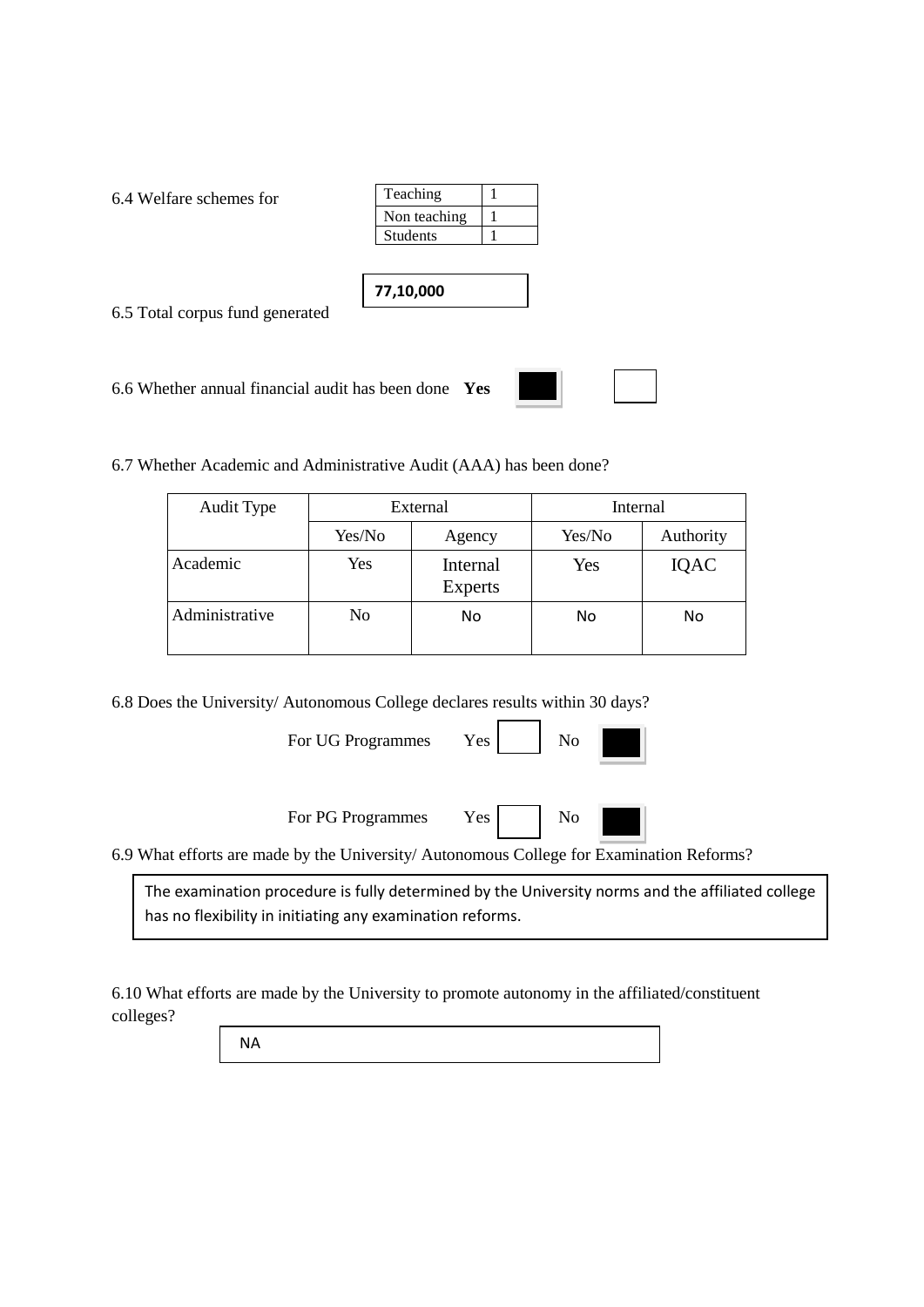### **6.11 Activities and support from the Alumni Association**

- The Annual Alumni Meet held on the Deepavali Day, ie**. 18 October** 2017 was inaugurated by Dr. S. Rajoo Krishnan (Former Jt. Commissioner for Entrance Examination, Kerala & State Co-ordinator, ASAP). Sri. Alexander Daniel I.P.S. (Retd DGP of Boarder Security Force). Dr. Jinu Zachariah (Member, Kerala P.S.C.) and Adv. A.C.Eapen (Govt. Pleader, Pathanamthitta Dist) were felicitated on this occasion.
- Annual Competitions for students
- Scholarship for students by the UAE and Kuwait Alumni Chapters
- Support for infrastructure development
- Chemistry 1991-'94 batch of students arranged their get together on **26 May** in the Seminar Hall. They donated Rs. 50,000/ as a token of their love for their alma mater for a digital display board.

### **6.12 Activities and support from the Parent – Teacher Association**

- Actively participate in the functioning of the college
- Support for infrastructure development
- Welfare programme for students

### **6.13 Development programmes for support staff**

- Orientation class for non-teaching staff.
- Programme to increase the computer proficiency of office staff members

### **6.14 Initiatives taken by the institution to make the campus eco-friendly**

- A large variety of plants, Medicinal Garden and Butterfly Garden
- Plastic waste collected and handed over to agencies for recycling.
- Planting of tree saplings in the campus. Tree saplings were also distributed to students to instil in them a love for nature.
- Awareness programmes are conducted to reduce the wastage of papers for printing.
- 'Shanthistal'. a miniature forest consisting of rare plants and trees is maintained in the campus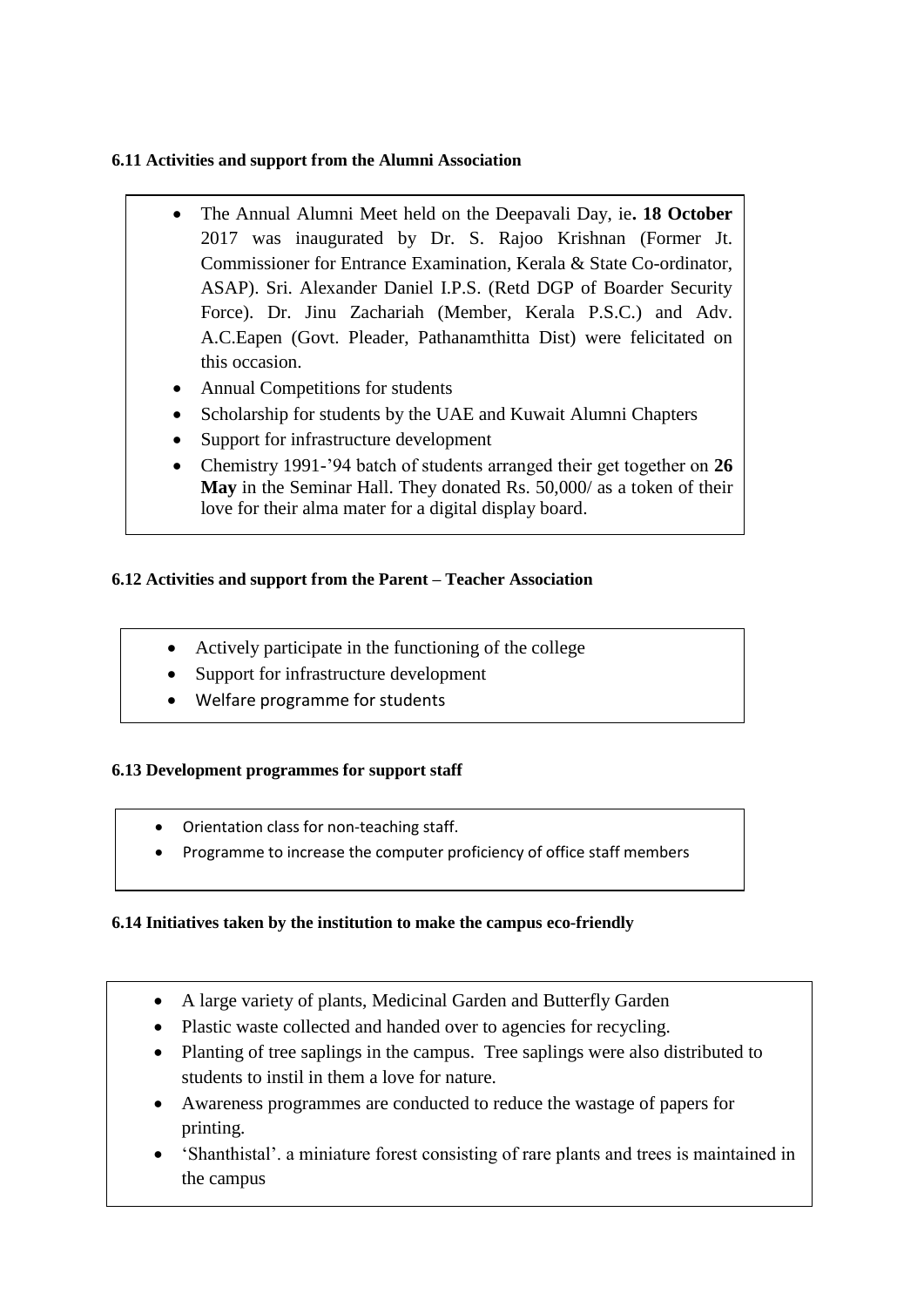# **Criterion – VII**

### **7. Innovations and Best Practices**

**7.1 Innovations introduced during this academic year which have created a positive impact on the functioning of the institution. Give details.**

- Birds  $club A$  new club to inculcate the love for the love for bird species and thereby protect and preserve nature and to further foster the welfare of all humanity as such.
- Incubation centre a centre to nurture innovative ideas of staff and students
- Centre for social action an umbrella organisation to coordinate all the social activities of the institution

### **7.2 Provide the Action Taken Report (ATR) based on the plan of action decided upon at the beginning of the year**

- Year plan prepared
- Induction programme for first year students was organised on  $19<sup>th</sup>$  July 2017.
- Organised Orientation class for Teaching and Non-teaching staff on Ist June 2017
- Class-wise PTS meetings were organised by each department
- Mentoring sessions were organised systematically
- Provided **study materials for NET examination** by Departments of English and Chemistry
- 25 research articles were published
- Feedback collected, consolidated and handed over the same to the Principal
- Arranged short term certificate courses and value added courses.
- Started a new value added course training offered to students on LED display boards and LED bulbs
- Organized various social extension activities.
- The 4 day **International Conference** was organized by the Post graduate departments of Physics, Chemistry and Zoology from 4-7October 2017.
- **10 College level seminars** were organized by various departments.
- First Volume of "Spiritus Scientiae" was published.
- Intercollegiate programmes and competitions were held. Student initiative intercollegiate programmes were also arranged.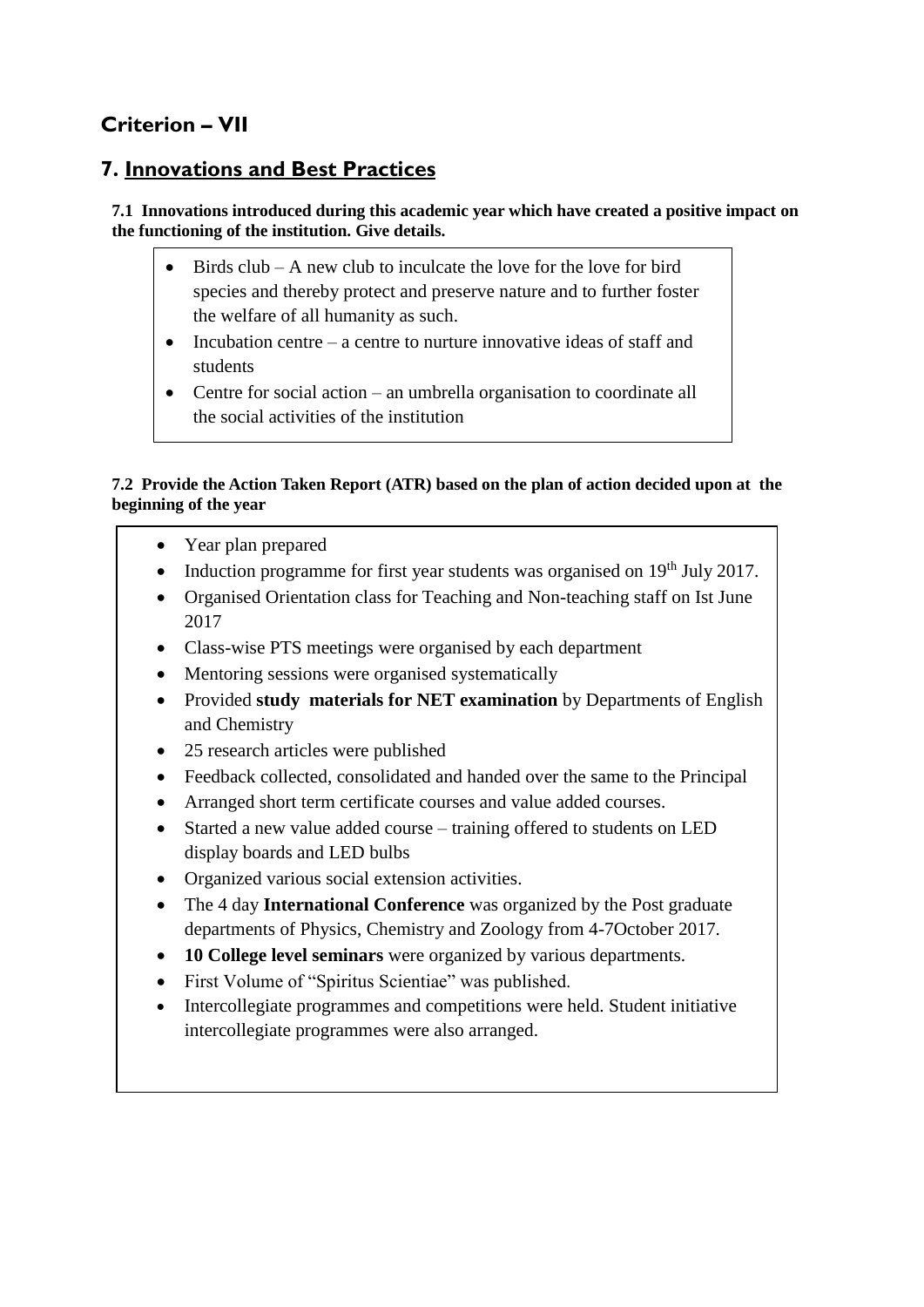### **7.3 Give two Best Practices of the institution**

.

- 1. Vocational training for academically and financially weak students to earn a living
- 2. Free noon meal programme to disadvantaged students

### **7.4 Contribution to environmental awareness / protection**

- Dr. Bijukumar A., Prof & Head of the Dept. of Aquatic Biology, Uty of Kerala, enriched the science students on "*Sustainable Management of Resources"* on **7 May** in connection with the Environmental day celebrations.
- A workshop was jointly organized by the Biodiversity, Bhoomitra Sena and Nature clubs on **3 June** in connection with the World Environment Day celebrations.
- On **6 June** Green Foot Ball was organized by Biodiversity, Bhoomitra Sena and Nature clubs.
- **On 27 September 2017** Ozone Day was celebrated by the Bhoomitra Sena Club of college.
- **On 6 October** 2017, *Wild Life Day* was celebrated by the Bhoomitra Sena club of college.
- On **7 February** seminar on *The Amazing World of Ants* by Dr. Kalesh Sadhasivan, (noted environmentalist and plastic surgery in Trivandurm Medical College) as part of Wet land day celebration by Bhoomitha Sena Club.
- On **14 February** Bhoomitha Sena Club associated with *" Green Roots Nature Conservation Society" in Turtly release programme* at Thottappally, Alappuzha.
- On **16 February** as part of the *Project* of Govt. of Kerala, Bhoomitha Sena Club organized a visit to Konni Forest in Kerala. Students were taken to Mahouts in Konni to learn more about elephants and their behaviour**.**
- Students and Teachers-in-charge of Nature Club went on a Govt. sponsored Field Visit to Peppara on **10 – 12 August 2017.**
- World Environment Day celebration was organized in the campus on **5 June** at 1 p.m. Sri. Ramachandran Nair M.L.A. was the Guest of Honour. The programme was enriched by the songs and play by students.

### **7.5 Whether environmental audit was conducted?** Conducted in 2016-17

### **7.6 Any other relevant information the institution wishes to add.**